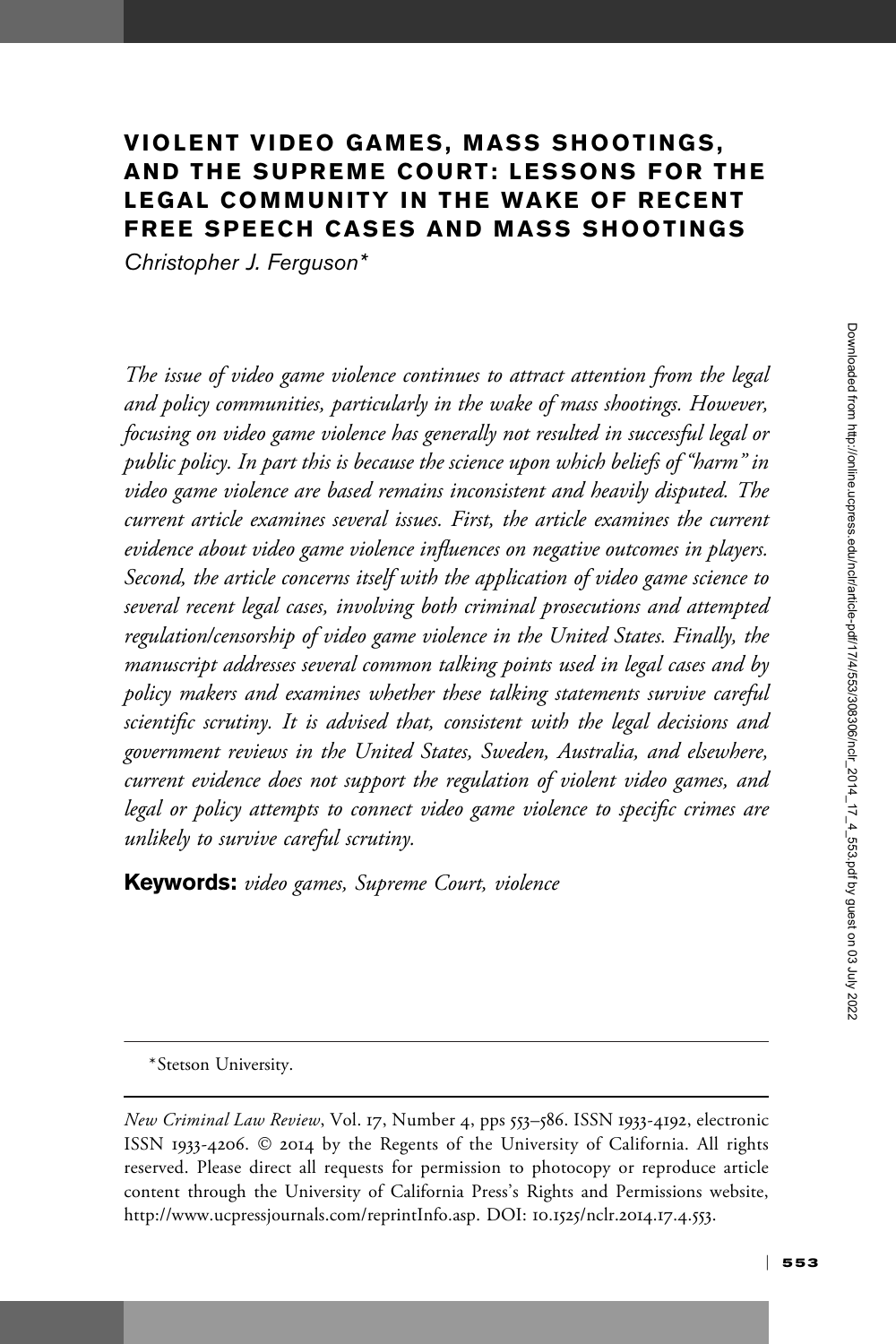#### INTRODUCTION

Within the academic field of video game violence there has been a pronounced habit among scholars (e.g., Anderson & Dill, 2000; Anderson, 2004) to open a discussion by referring to examples of mass shooters who played video games. Perhaps unwisely, this article follows this tradition by beginning with the Sandy Hook Elementary shooting of December 14, 2012 (CNN, 2012). During this tragic event, 20-year-old Adam Lanza killed twenty young children and six faculty or staff at an elementary school in Connecticut. This unfathomable event evoked a wave of searching for answers for why this incident occurred. Soon after the shooting, society began to focus on whether Lanza had played violent video games. Several elements contributed to this belief. First, some news outlets (e.g., Lupica, 2013), mainly relying on rumor and anonymous sources, implied Lanza was "obsessed" with violent games. The Lupica (2013) news report quoted an anonymous law enforcement official as saying, ''Police believe Lanza, immersed in a pervese [sic] video game world, killed himself to prevent law enforcement from taking his 'points."<sup>1</sup> Second, soon after the shooting, the National Rifle Association deliberately attempted to shift the national conversation from gun control to video games by highlighting video game violence as a potential cause of the shooting in a press conference (Beekman, 2012). Third, soon after the shooting, some politicians linked the shooting to movie and video game violence, particularly Senator Jay Rockefeller (Terkel, 2012) and Representative Frank Wolf (2013), although other federal and state officials followed suit. And some scholars (e.g., Bushman, 2013) also contributed statements implying links between violent video games and mass shootings.

It is important to note that all of this speculation commenced before official word was released regarding Lanza's actual video game–playing habits. That information only came nearly a year later with the November 2013 release of the official investigation report (State's Attorney for the Judicial District of Dansbury, 2013). The final report found that, like most 20-year-olds, Lanza did play both violent and nonviolent games. However, the report declined to link video games to the shootings. Further, the report revealed that Lanza favored games were nonviolent rather than violent, with

<sup>1.</sup> Most modern commercial video games, in fact, no longer award points as a major aspect of gameplay and have not for some time.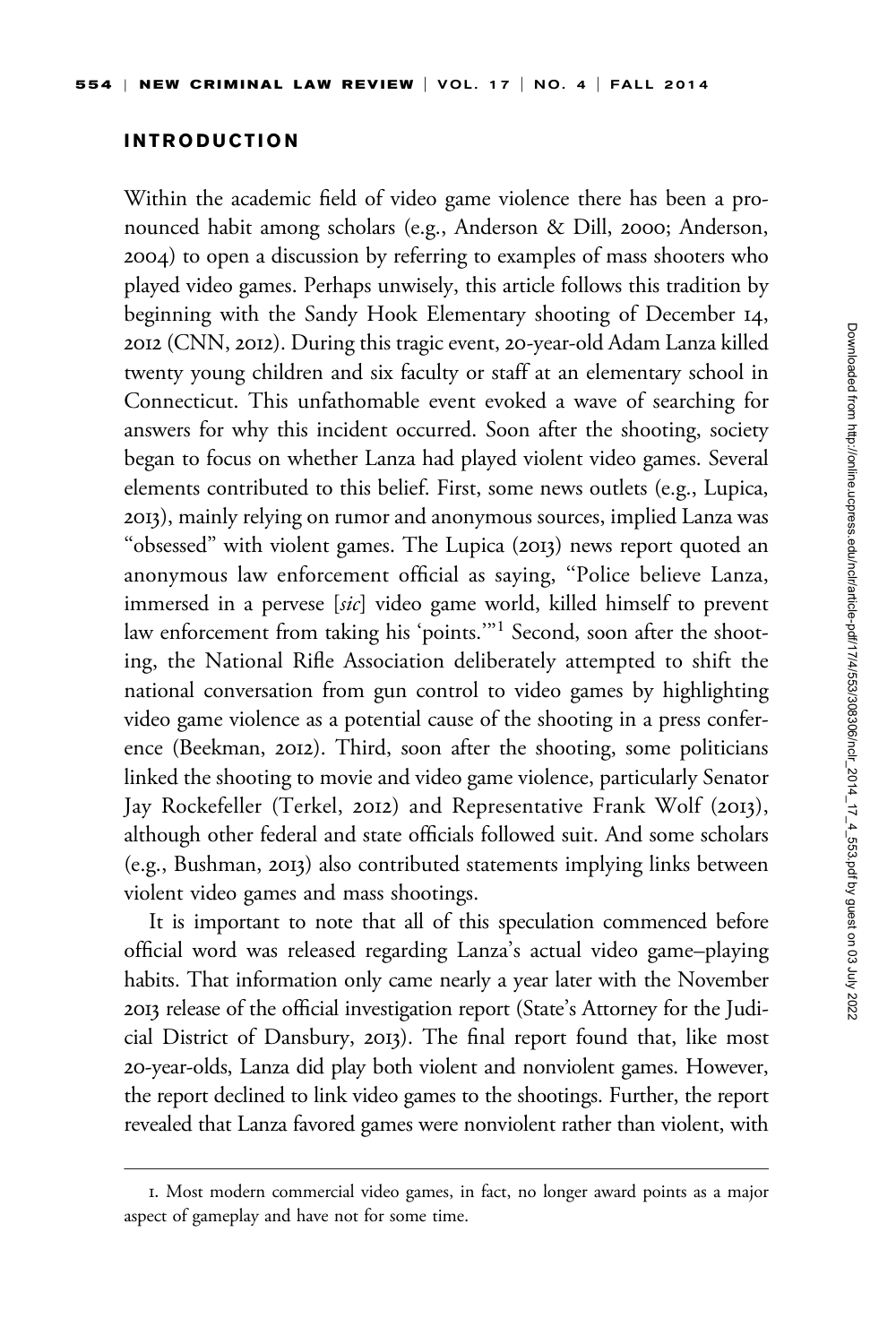particular interest in the games Dance, Dance Revolution, and Super Mario Brothers. Despite nearly a year of speculation that Lanza was ''obsessed'' with violent video games, the official investigation revealed his gaming history was, atworst, unremarkable, and he appears to have favored nonviolent games.

It is probably difficult to overestimate the degree to which the Sandy Hook shooting revived debates on video game violence. In light of the investigation report, numerous comments by politicians such as Senator Rockefeller and Representative Wolf (and the strategy of at least one legal defense to be discussed later) appear to have been ill advised. More crucially, the societal debates about video game violence may have done more damage than good, given the degree to which they distract from more pressing issues such as mental health care, poverty, and educational disparities that may actually contribute to violence.

This article will discuss three main areas with the goal of informing attorneys, legal authorities, and policy makers about the science and politics of video game violence. First, the article will consider the actual data on video game violence, particularly with an eye on societal violence. Second, the article will consider how fears about video game violence have fared in the legal arena. Part of this section will focus on efforts to regulate video game violence through the Brown v. EMA (2011) Supreme Court case. Also considered will be attempts to involve video games into criminal cases, particularly the recent Beason murder trial in Illinois. Third, the article will concern itself with several talking points that tend to circulate in public discussions, particularly following mass shootings, and how legal officials and policy makers can be on the watch for these talking points and avoid the traps they offer.

### I. WHAT DO WE KNOW ABOUT VIOLENT VIDEO GAMES?

Scientific evidence regarding the influence of violent video games is only one issue that is considered during legal cases, whether regulatory or criminal. However, an examination of the scientific evidence is a common facet of legal cases and public policy. At the time of this writing there have been at least one hundred studies examining video game violence influences on aggression and other related outcomes. However, many of these are remarkably crude and have come under increasing scrutiny and criticism both within and outside of the scholarly community.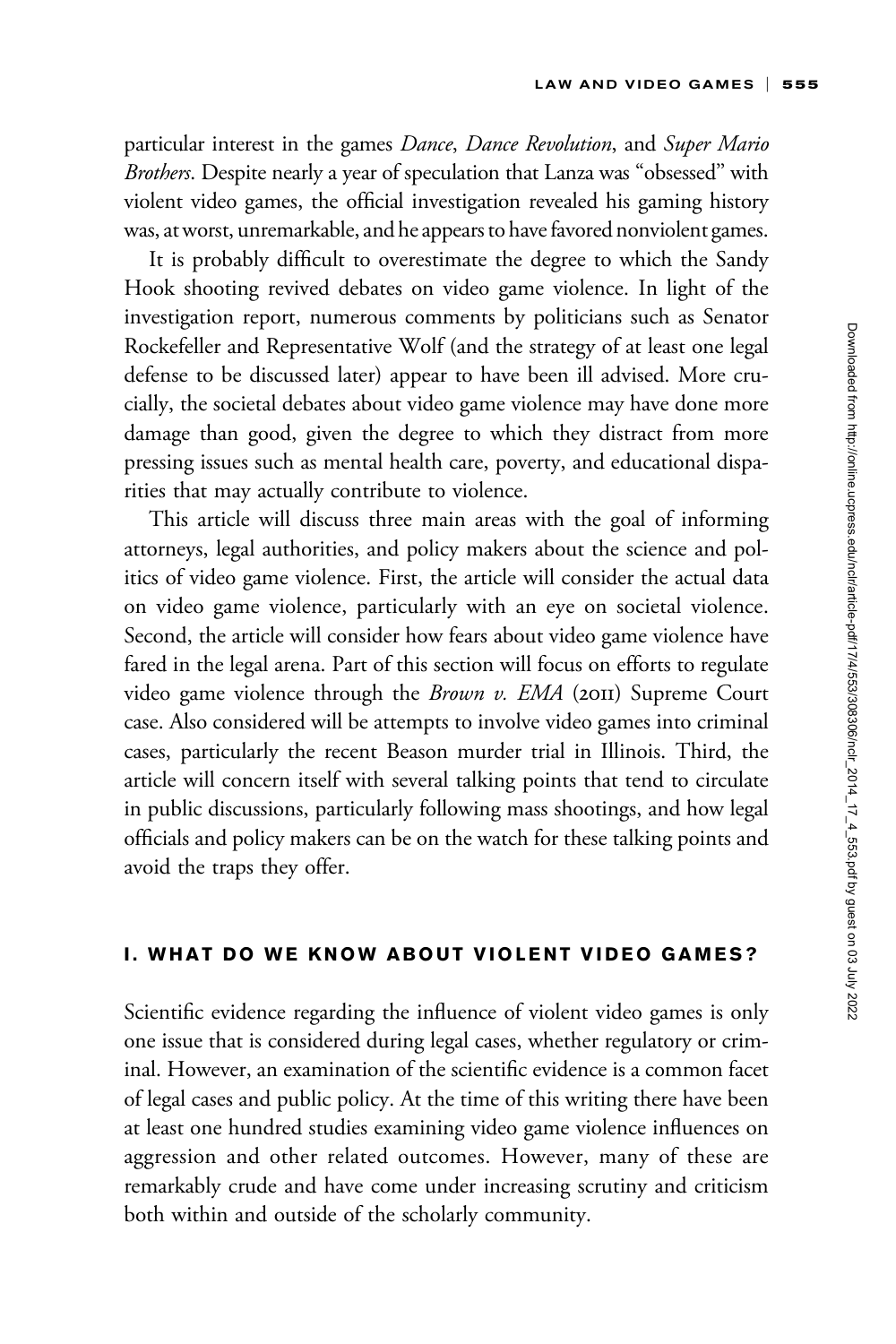Before addressing this issue it is important to make clear that exactly what a violent video game is remains only vaguely defined in both the scholarly literature and public policy. Indeed, although only one issue, this failure to clarify what a violent video game is has been problematic for many regulatory efforts (e.g., Brown v. EMA, 2011; ESA, VSDA and IRMA v. Blagojevich, Madigan and Devine, 2005). First, the term violent video game itself may be purposefully loaded with emotional content so that it distorts objective scientific inquiry and public policy alike. Second, the term violent video game implies a uniformity of games within this category. That is to say, all ''violent video games'' share some form of collective quality that make them similar to one another. However, evidence for the meaningfulness of such a broad, global category of games is lacking. Third, the boundaries of *violent video game* are so ill-defined that almost all video games could be considered violent video games, from child-oriented games such as Sonic the Hedgehog through to adult-oriented games such as the Grand Theft Auto series. Some scholars have indeed claimed that the majority of video games contain violence (e.g., Thompson & Haninger, 2001), but such content analyses reach these conclusions by defining violence so broadly that it is difficult for video games not to qualify as ''violent'' if they have any action in them whatsoever. Indeed in a recent murder case (to be discussed in detail later in the article) one scholar acknowledged that, according to many typically used definitions, Pac-Man could be considered a violent video game. Most people in the general public, and certainly people familiar with games, would consider this absurd. To some degree this highlights the disconnect between the academic scholarly community and the phenomenology of gaming itself (Oswald, Prorock, & Murphy, 2014).

Similar caveats exist for use of outcome measures, particularly *aggression*. Although aggression is reasonably well-defined, its use remains unclear, particularly with a moralistic bent to imply aggression is always a bad thing in any amount, despite lack of empirical clarity on this matter (Ferguson & Beaver, 2009). This is compounded by significant problems with many commonly employed aggression measures. Many are unstandardized, allowing researchers to essentially pick and choose from among outcomes those that best fit their a priori hypotheses (Elson, Mohseni, Breuer, Scharkow, & Quandt, 2014; Ferguson & Kilburn, 2009), and there are serious problems with construct and external validity (Kutner & Olson, 2008; Tedeschi & Quigley, 1996). Defenders of such measures often point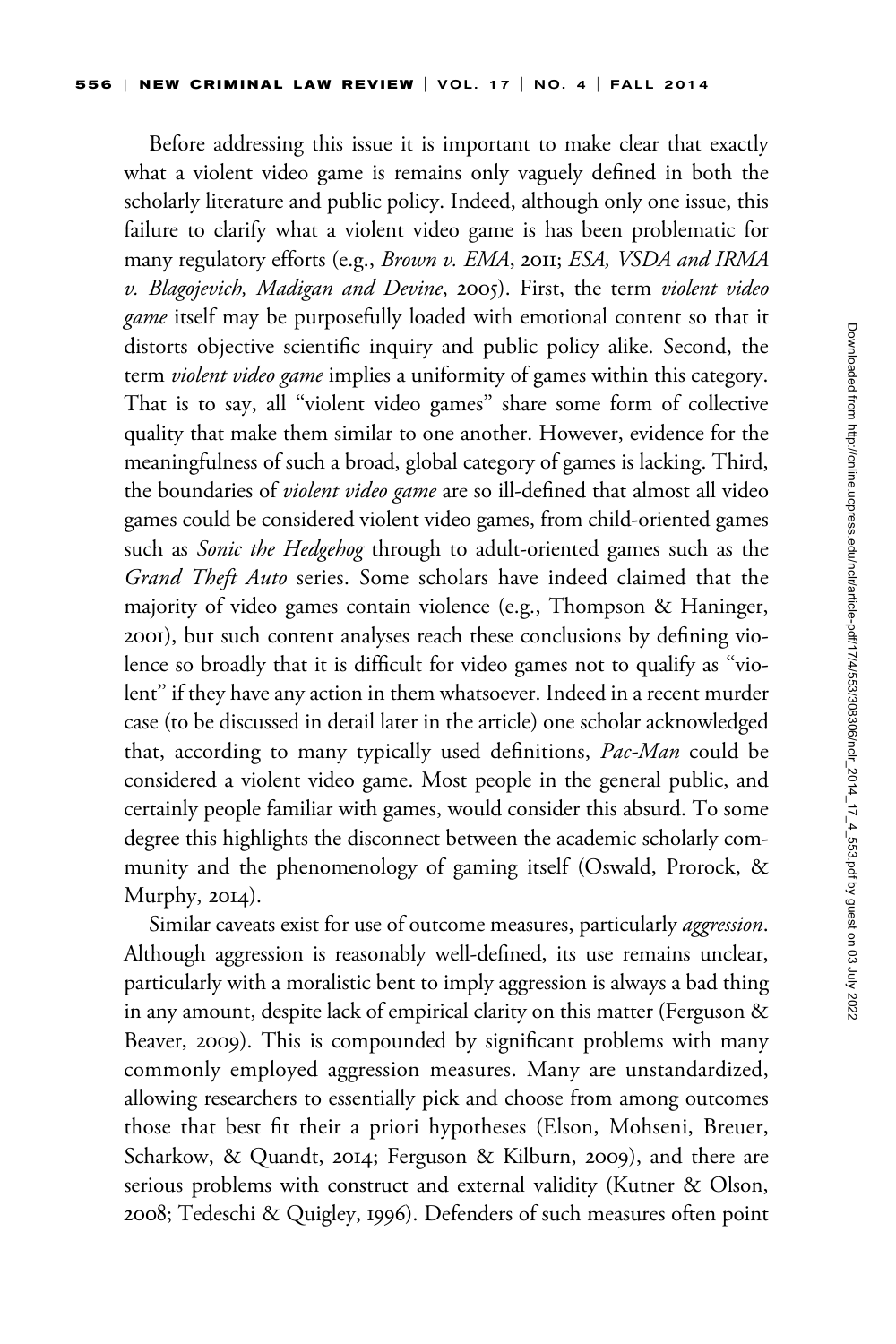to intercorrelations between aggression measures as evidence for their utility (e.g., Anderson & Bushman, 1997; Carlson, Marcus-Newhall, & Miller, 1989). However, particularly given their unstandardized use, such intercorrelations are not evidence of validity (or even reliability), and little evidence exists to document the predictive validity of such measures for real-world aggression or violence. Further, recent reanalysis of this earlier work has failed to return such sanguine results (Mitchell, 2012). However, with these caveats about the constructs of video game violence and aggression in mind, the pools of data available are discussed.

## A. Video Game Violence and Aggression

A relatively large pool of studies, perhaps around 150 (Anderson et al., 2010), have investigated the impact on violent video games on aggression. These studies include experiments in which participants, usually college students, are randomized to play different types of video games and correlational studies in which participants are asked about their video game–playing habits and then asked about their aggressive thoughts, feelings, or behaviors. Aggression in such studies is typically defined very broadly with outcome measures including filling in the missing letters of words ("kill" being more aggressive than ''kiss'' for instance), giving consenting opponents in a reaction time game a burst of white noise, or asking another person to eat spicy hot sauce. These types of aggression measures have been historically controversial (Adachi & Willoughby, 2011; Ritter & Eslea, 2005), and their utility in answering questions about real-world aggression or violence is unclear. This pool of research has been criticized on a number of other issues as well, of which a few of the more important are summarized below.

## 1. Mismatched Videogame Conditions

In experimental analyses, in order to attribute any difference in outcome to video game violence, video game control and experimental conditions must be matched on all other relevant variables. Most experimenters agree this is difficult to do. However, as Adachi and Willoughby (2010) have pointed out, there have been systematic problems with this issue throughout most experimental studies, with a tendency to contrast complex, highly narrative violent games against simplistic nonviolent games such as Tetris. Other scholars have indicated that issues such as frustration with complex controls, rather than violent content, may increase aggression in some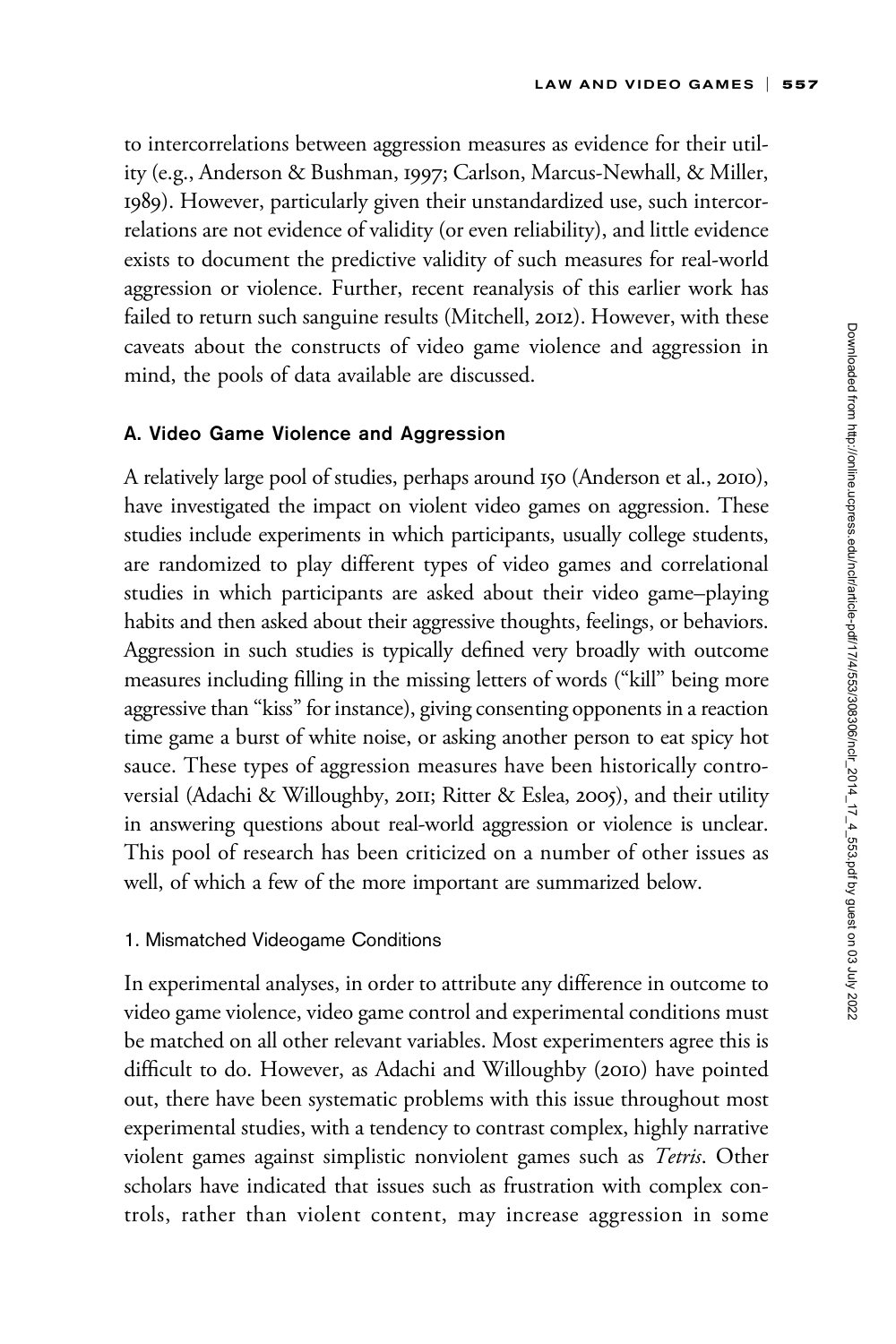experimental studies (e.g., Przybylski, Rigby, & Ryan, 2010). Thus, if any differences are found in such studies, it is difficult to attribute them to violent content as opposed to competitiveness or frustration.

#### 2. Methodological Flexibility Problems

A core facet of science is the use of standardized and inflexible assessment, which limits the influence researchers have over outcomes. Unfortunately, much of the video game violence literature has been allowed to progress in the absence of clear, standardized procedures. This appears to be a broad problem for psychological science (Simmons, Nelson, & Simonsohn, 2011). Many aggression measures allow researchers to extract ''aggression'' from them however the researcher wants, selecting from multiple possible outcomes those that best fit their hypotheses or personal beliefs. As a consequence, many video game studies may inform us more about what experimenters *wanted* to see rather than what actually happened. For instance, one recent analysis of the commonly used noise blast test (or Taylor Competitive Reaction Time Test) suggests that, depending upon how data is extracted, researchers using a single sample could show that violent video games increase, decrease, or have no effect on aggression (Elson et al., 2014). Not surprisingly, measures that are unstandardized have been found to have much higher effect sizes than more properly standardized measures (Ferguson & Kilburn, 2009).

### 3. Failure to Control for Third Variables

As the old saying goes, correlation does not equal causation, and thus, in correlational or longitudinal studies it is best practice to try to identify possible confounding variables to see if any correlation remains (Savage, 2004). For instance, boys both play more violent video games and are more aggressive than girls (Kutner & Olson, 2008), so controlling for gender is critical, or any observed correlation may simply be due to a gender effect. Meta-analyses make clear that controlling for other variables reduces effect sizes considerably. For instance, in the Anderson et al. (2010) meta-analysis, simply controlling for Time 1 aggression and gender in longitudinal studies (correlational studies in which participants are tracked over time) reduced correlational coefficients between violent video games and aggression from  $r = .203$  (bivariate or uncontrolled correlation) to  $r = .075$  (controlled for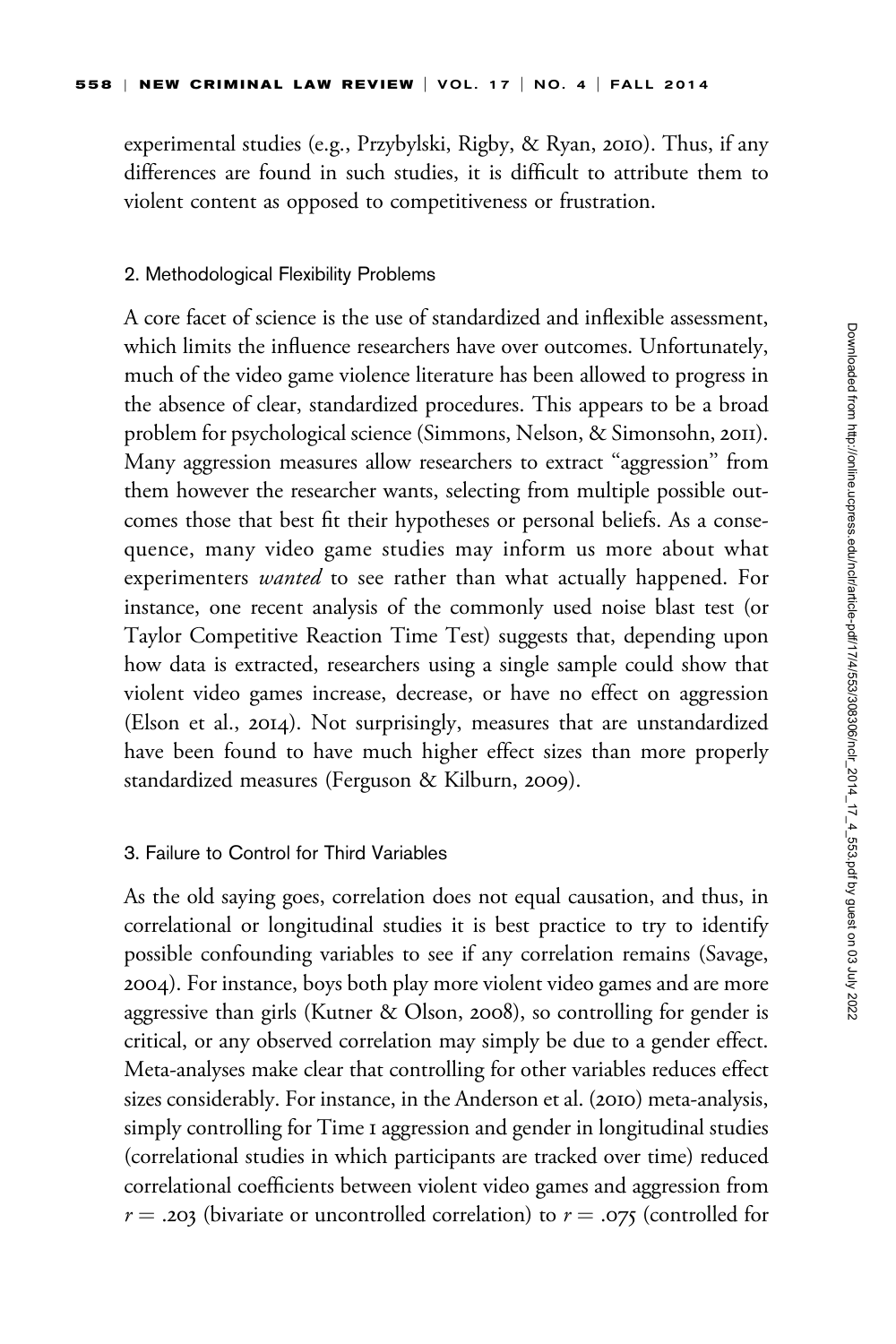only Time 1 aggression and gender).<sup>2</sup> Thus, bivariate correlations between video game violence and aggressive outcomes are largely spurious.

Further, these aggression studies have been inconsistent in outcomes, with some studies finding evidence for negative effects (e.g., Anderson & Dill, 2000; Hasan, Bègue, Scharkow, & Bushman, 2013; Hollingdale & Greitemeyer, 2013), whereas other studies have found no evidence for harmful effects (Ballard, Visser, & Jocoy; 2012; Elson, Breuer, Van Looy, Kneer, & Quandt, 2013; Ferguson et al., 2008). There have also been several older studies that have proven difficult to replicate in recent efforts (Przybylski, Deci, Rigby, & Ryan, 2014; Tear & Nielson, 2013). Given that this pool of studies is inconsistent, tends to suffer from methodological problems, and is mainly with college students, it is difficult to base a clear conclusion on this data in relation to the types of questions about societal violence of interest to the general public, legal community, and policy makers.

#### B. Video Game Violence and Violent Behavior

A much smaller pool of research exists examining correlations between video game violence and real-life violence (typically as measured by surveys of behavior) such as assaults, bullying, or dating violence. Although often reliant on self (or parent) reporting, these studies are closer to those of interest to lawmakers and the public. Results for this pool of studies are generally much weaker, that is to say, little evidence has emerged to link violent video games with violence-related outcomes. Willoughby, Adachi, and Good (2012), for instance, found that violent game exposure, with other factors controlled, was associated with less than half a percent increase in assault behaviors. Similarly, Ybarra and colleagues (2008) found that, with other factors controlled, video game violence had no effect on youth violence.<sup>3</sup> Other studies have similarly found an absence

<sup>2.</sup> Something the authors seem inclined not to mention when they discuss their metaanalyses publically. Several times the authors have publically discussed this meta-analysis (e.g., Zanberg et al., 2012), reporting only the bivariate effect sizes without reporting the better controlled, and weaker, effect sizes.

<sup>3.</sup> Although in their discussion and abstract, the authors seemed to try to ignore their own results, presented in their Figure 2, which imply links between video games and violence that did not hold in their own dataset. Thus, it is crucial that policy makers learn to read scientific manuscripts carefully. Often what is claimed does not match the actual results.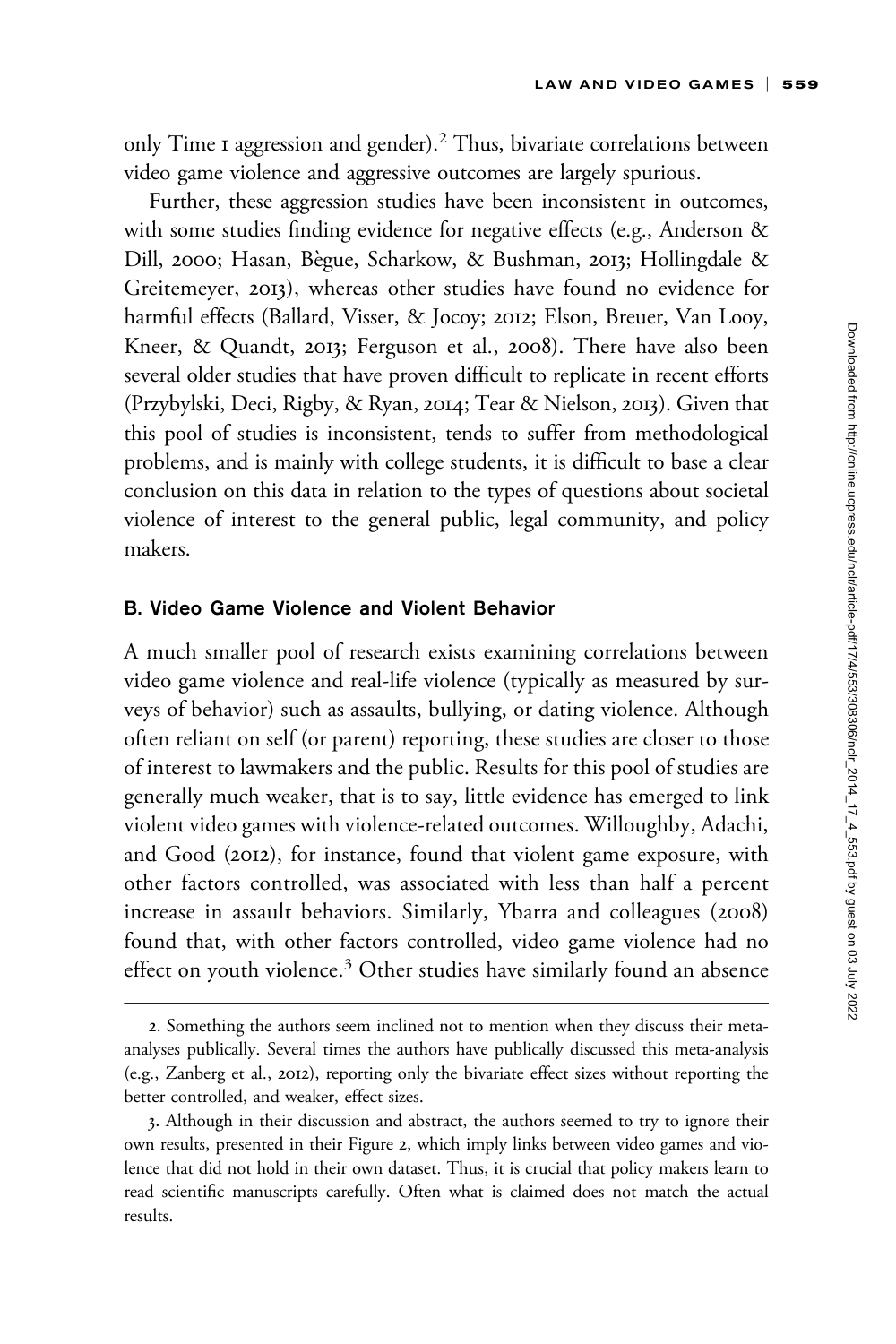of effect on violence (Ferguson, San Miguel, Garza, & Jerabeck, 2012; Gunter & Daly, 2012; von Salisch, Vogelgesang, Kristen, & Oppl, 2011) or even suggest violent game exposure may reduce real-life aggression (Shibuya, Sakamoto, Ihori, & Yukawa, 2008). Overall evidence to suggest video game violence exposure is a meaningful risk factor for youth violence is lacking.

#### C. Real-Life Violence Data

Many scholars, politicians, and activists have attempted to link video game violence directly to real-life violence. To cite an example among scholars, Craig Anderson, in giving testimony before the U.S. Senate Commerce Committee hearing on ''The Impact of Interactive Violence on Children'' in the year 2000, shortly after the Columbine Massacre,<sup>4</sup> said: "[E]ven though one cannot reasonably claim that a particular act of violence or that a lifetime of violence was caused exclusively by the perpetrator's exposure to violent entertainment media, one can reasonably claim that such exposure was a contributing causal factor. More importantly for this hearing, my research colleagues are correct in claiming that high exposure to media violence is a major contributing cause of the high rate of violence in modern U.S. society'' (Anderson, 2000). In the wake of the Sandy Hook shooting of 2012, numerous federal and state lawmakers sought to link violent video games directly to societal violence.

Despite this, actual data from the real world shows the opposite trend. As video game sales have soared, youth violence rates have plummeted by nearly 90% (childstats.gov, 2013). This relationship is presented in Figure 1. Cross-nationally, countries with the highest video game consumption per capita such as South Korea and the Netherlands are amongst the least violent in the world. As such we are not seeing a correlation in realworld data between video game exposure and real-world crime data. Similarly, bullying data among youth have also demonstrated an inverse trend with video game sales (Finkelhor, Turner, Ormrod, & Hamby, 2010). The predicted crisis of youth aggression and violence highlighted by some scholars and politicians has simply not come to pass.

<sup>4.</sup> The Columbine Massacre of 1999 was perpetrated by two teens who reportedly played a violent video game Doom.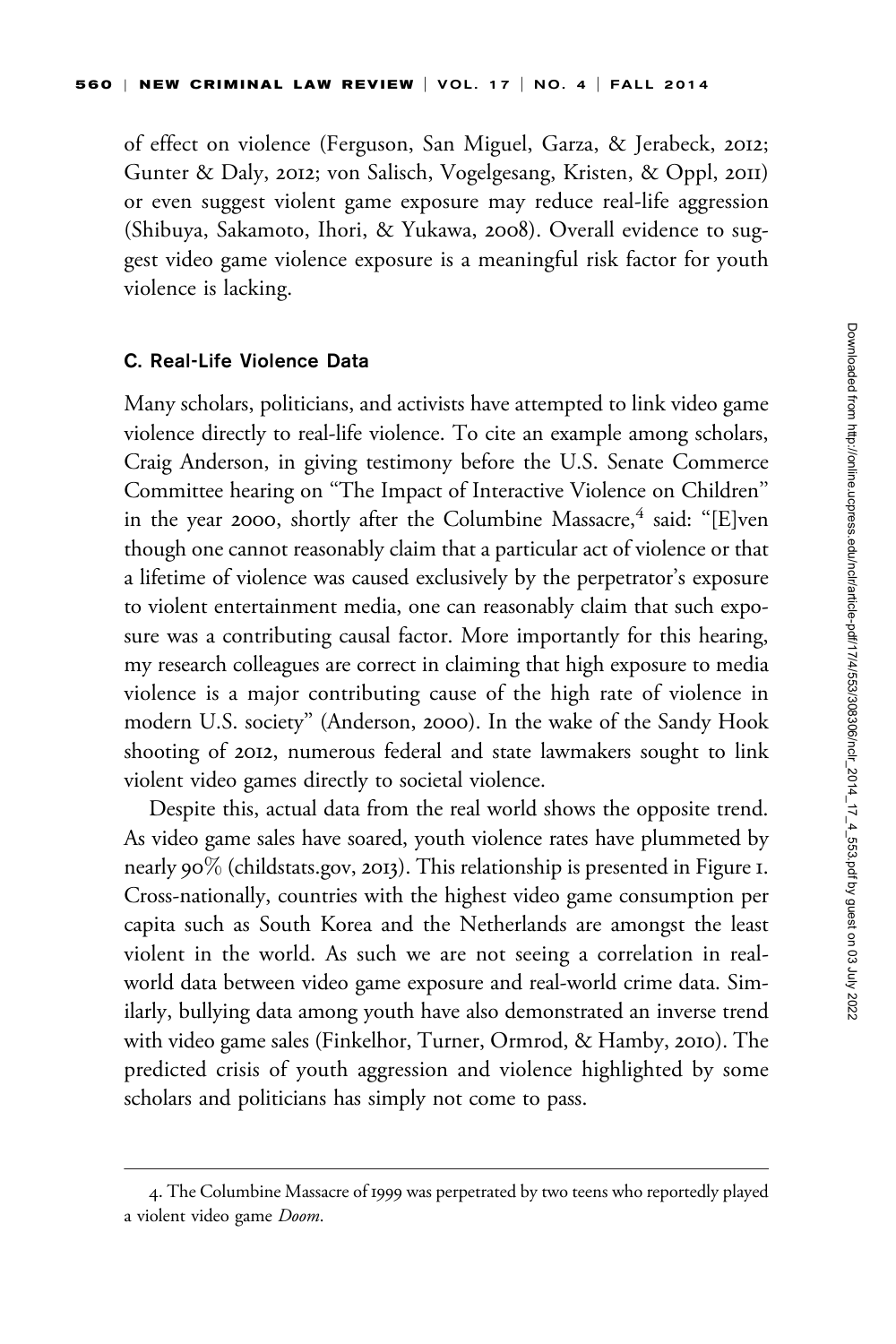

Figure 1. Videogame Sales and Youth Violence Trends in the United **States** 

# D. Mass Shooters

It is probably difficult to underestimate the degree to which mass shooting events have contributed to debates about video game violence. However, "links" between mass shooters and video games are based on illusory correlation and confirmation bias. Put simply, the social narrative that mass shootings and video games are linked persists by paying attention to cases that fit the narrative such as the Columbine Massacre (Ward, 2001) or Anders Brievik (Sutter, 2012), and ignoring those that do not such as Amy Bishop (CBS News, 2012), William Spengler (Huffington Post, 2012), or Ljubisa Bogdanovic (Ivanka, 2013). Even some cases that are cited as supporting the "link" are based merely on rumor, not fact (e.g., James Holmes; see Sickles, 2013, where only the relatively mild strategy and RPG games Starcraft and Oblivion were found), or may ignore official investigation reports that downplay video games such as the Sandy Hook example. Virginia Tech is another example of a shooting often referred to as supporting links with video games, despite that the official investigation report found the shooter had played no video games more violent than Sonic the Hedgehog, a mild children's game (Virginia Tech Review Panel, 2007).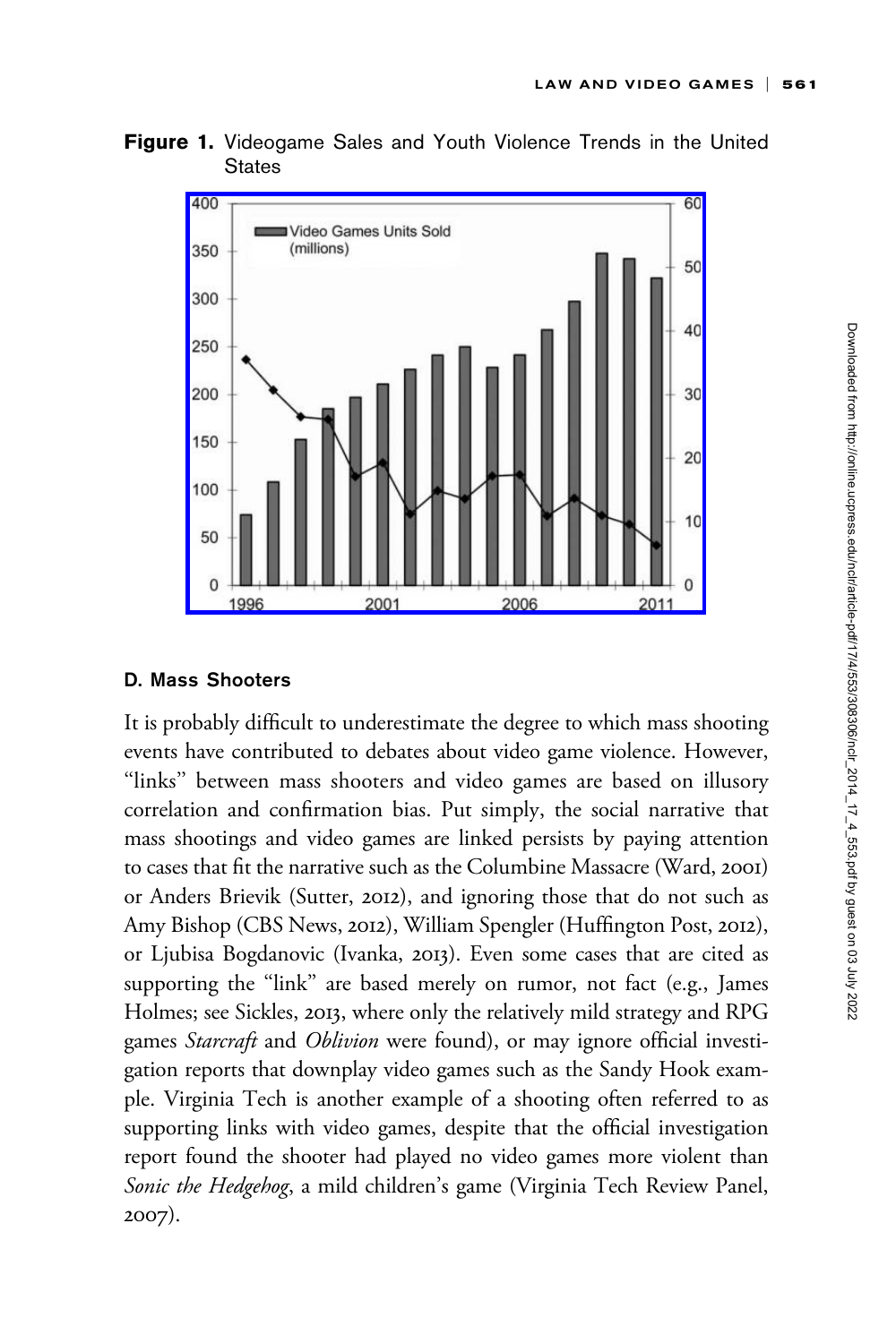Because the majority of young males play violent video games at least occasionally (Kutner & Olson, 2008), it is not hard to link a crime by a young male to an activity so ubiquitous among males in this age category. Then, when a shooter is an older male such as William Spengler or Douglas Harmon, the issue of video games is simply ignored. But what research evidence is available on mass shooters has not provided preliminary evidence for a correlation. A 2002 review by the U.S. Secret Service and the Department of Education (Vossekuil, Fein, Reddy, Borum, & Modzeleski, 2002) found little indication that school shooters consumed high levels of video game or other media violence (in fact, their consumption rates appeared rather low). And most criminological reviews of mass shootings either decline to mention media as a contributing factor (e.g., Lankford, 2013) or specifically exclude media as a contributing factor (Ferguson, Coulson & Barnett, 2011; Fox & DeLateur, 2014). Taken together, these data suggest that attempts to link mass shootings to video games are not based on evidence.

As can be seen, data linking video games to societal violence is, in fact, rather weak in the aggregate. However, this has not prevented some politicians, advocates, and scholars from proclaiming the evidence to be much more conclusive than it actually is. Within the scholarly community, the exaggeration of video game effects had become so pronounced that some scholars warned the field may experience a credibility crisis in the eyes of the courts (Hall, Day, & Hall, 2011a). It is to this consideration of video game science in the legal community that this article now turns.

# II. HOW HAS VIDEO GAME SCIENCE BEEN USED OR MISUSED IN LEGAL CASES?

Given the furor or, arguably, moral panic (Ferguson, 2013) over video games during the past few decades, it was inevitable that several legal cases would test the applicability of video game science to the law. Such cases have probably done more damage than good for the credibility of video game science (Hall et al., 2011a), and with very few exceptions, attempts to apply video game science to legal cases have met with failure. Speaking generally, video game science has been applied to multiple First Amendment cases in which states or municipalities sought to regulate the sale of violent video games to minors, or to criminal cases (or civil suits resulting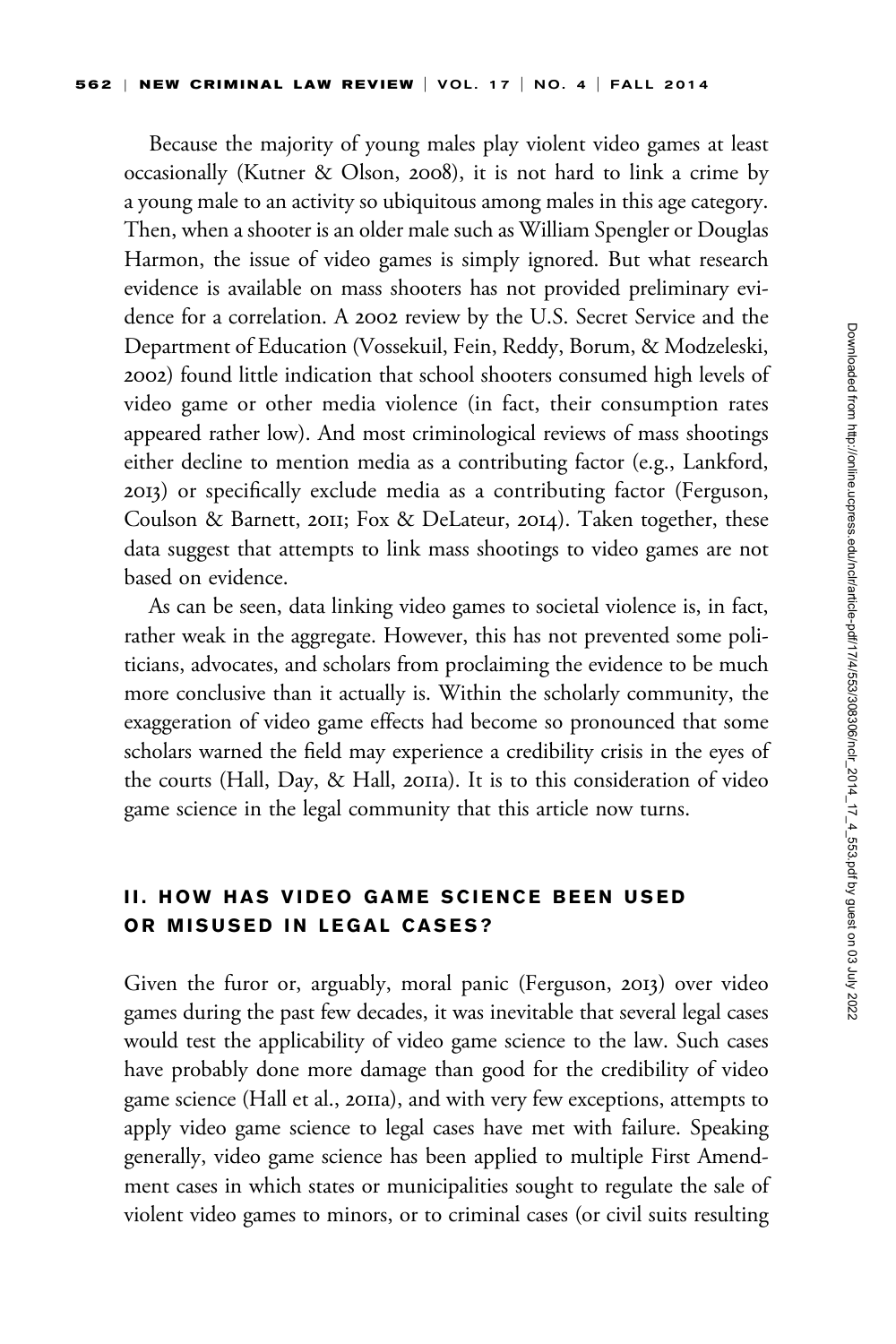from criminal acts) in which the behavior of an offender was explained in the context of having played video games. This article will now highlight and discuss a capstone example of each.

### A. Brown v. EMA (2011)

Controversy over video games is nothing new. As early as 1983, U.S. Surgeon General C. Everett Koop claimed that video games (and here he was speaking of games such as *Pac-Man* and *Asteroids*) were a leading cause of family violence (Cooper & Mackie, 1986). During the 1990s anti-game advocates and politicians alike used highly inflammatory language to equate video games with societal violence. One former military officer and anti-game advocate sought to link games directly to mass shootings, referring to violent games as ''murder simulators'' (Grossman, 1996), and Senator Joseph Lieberman used terms such as ''digital poison'' (CNN, 1997). Hearings lead by Senators Lieberman and Herbert Kohl pressured the video game industry to create a voluntary ratings system, the Entertainment Software Ratings Board (ESRB), to forestall threatened government regulation. Government regulation of video game violence was again threatened after the Columbine shooting in 1999, and again after Sandy Hook in 2012.<sup>5</sup> Federal legislation proposed by Senator Hillary Clinton<sup>6</sup> stalled in Congress, but several state and local governments went forward with regulation-based legislation.

Without exception, state and local efforts to regulate violent video game sales to minors were struck down on constitutional grounds. First Amendment issues were, of course, at the forefront of these cases, with the proposed laws criticized on multiple grounds, including the failure to clearly define what constituted a violent video game (something the scholarly community has also failed to do, as noted earlier). Related to the research on video games, courts could merely have indicated that the research failed

<sup>5.</sup> Although by Sandy Hook, such threats had largely been rendered moot by Brown v. EMA.

<sup>6.</sup> In introducing her legislation, Clinton repeated a claim that the impact of media violence and youth aggression was similar in magnitude to the effect of lead ingestion on children's IQ. Such comparisons to medical science have since been debunked as based on flawed statistics (see Block & Crain, 2007, and Ferguson, 2009, for an in-depth discussion), and the Australian Attorney General's Office (2010) has since referred to such comparisons as misleading.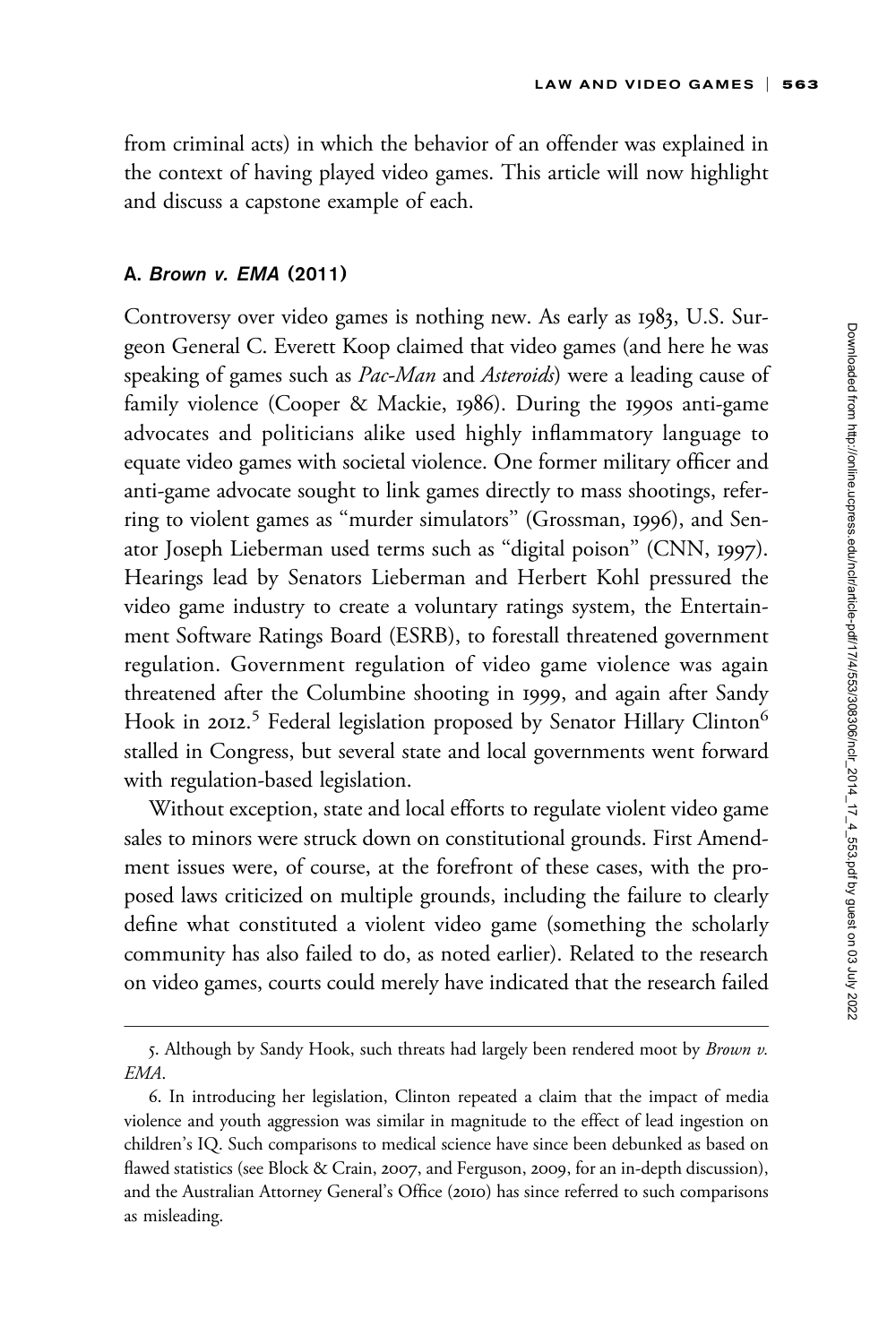to reach the level of *strict scrutiny*. That is to say, the courts could merely have said that the research, such as it was, did not rise to the level of arguing for a pressing societal need that would necessitate government intervention in speech-related issues despite otherwise being valid. But in the court cases, judges regularly questioned the validity of the research and whether both legislators and some scholars had, in effect, cherry-picked specific studies and ignored others to make video games look as bad as possible (e.g., ESA, VSDA and IRMA v. Blagojevich, Madigan and Devine, 2005; VSDA and ESA v. Schwarzenegger, 2009).

The *Brown v. EMA* (2011) case repeated the basic pattern with the exception that the case went all the way to the U.S. Supreme Court. California's law was proposed by California Assemblyman and later State Senator Leland Yee, a child psychologist. The law would have required a warning sticker beyond the existing ESRB rating system and made it an offense to sell violent video games to anyone under 18 with a maximum penalty of \$1000 per infraction. The law left ''violent video game'' undefined, and in defending the law in the press and in court, its backers tended to refer mainly to a single game, Postal 2 (e.g., California Attorney General's Office, 2010), which was already difficult to obtain in brick-and-mortar stores and which, in several large samples, no children reported playing (Ferguson, San Miguel, & Hartley, 2009; Kutner & Olson, 2008; Lenhart et al., 2008). The bill was signed into law by then Governor Arnold Schwarzenegger and quickly given an injunction by the district court, which ultimately ruled the law unconstitutional. The State of California appealed the ruling to the 9th Circuit Court of Appeals in *VSDA and ESA* v. Schwarzenegger (2009). The 9th Court upheld the district court ruling and was specifically critical of the research California cited to defend their law.

California then appealed again to the U.S. Supreme Court, which decided to hear the case. Given the unanimity of lower court decisions and the decision by the Supreme Court not to carve out new areas of unprotected speech related to animal "crush" videos (sexual fetish videos in which small animals are crushed under women's heals) in United States v. Stevens (2010), the decision by the Supreme Court to hear the case was unexpected. This led some speculators to wonder if the Supreme Court may have been signaling a willingness to carve out new areas of speech, at least related to video games, which may be subject to government regulation (Denniston, 2010).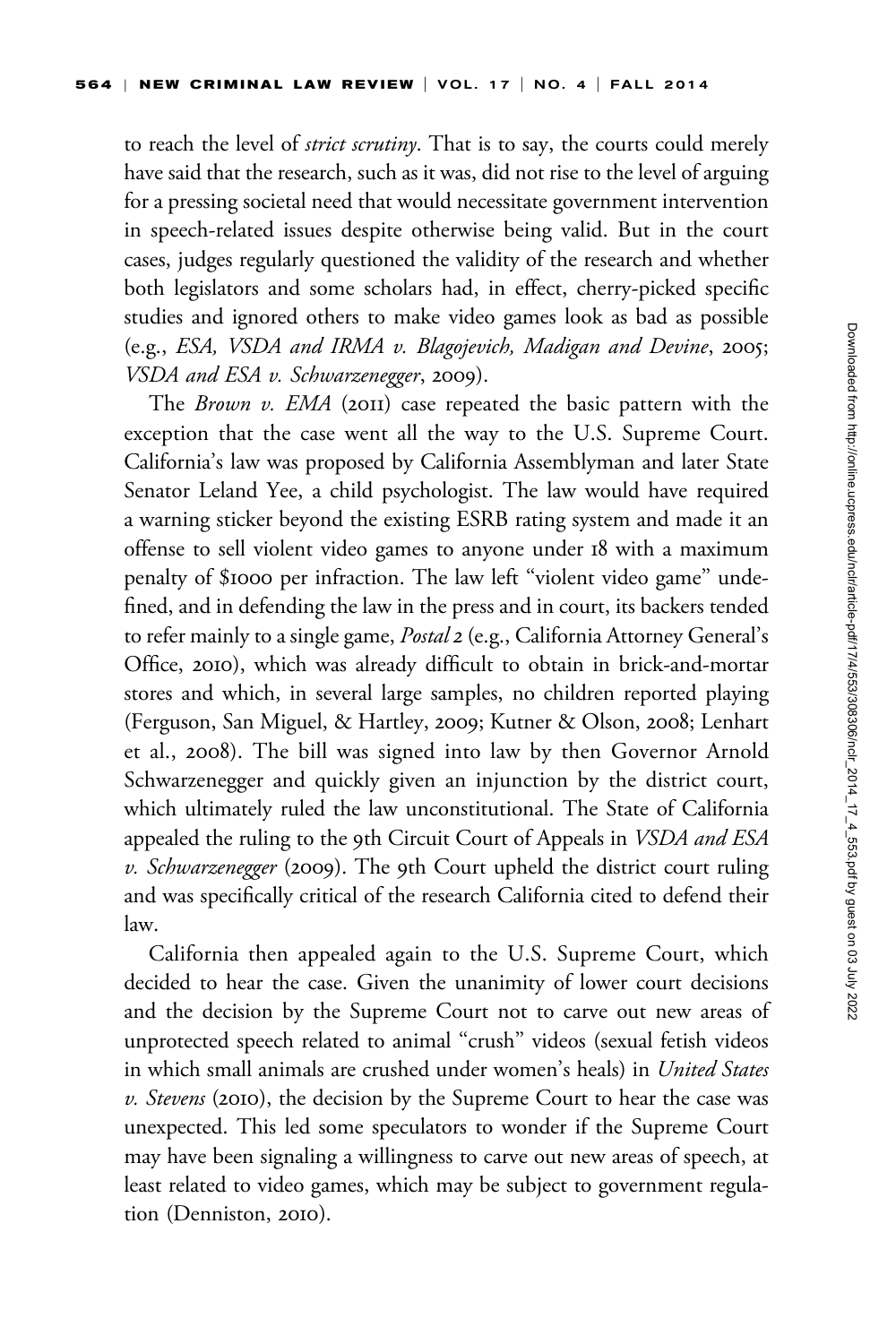Ultimately this was not to be the case. In a 7-2 decision (or what some have called a 5-2-2 decision, given 2 concurring justices were at least somewhat concerned about video game effects) the U.S. Supreme Court upheld the lower court rulings. Naturally, much of the decision focused on First Amendment issues, such as the vagueness of the concept of video game violence, and the focus on video games rather than other media.<sup>7</sup> However, in speaking of the science, the justices could have chosen to say simply that strict scrutiny had not been reached. Instead the majority opinion was specifically critical of the research:

The State's evidence is not compelling. California relies primarily on the research of Dr. Anderson and a few other research psychologists whose studies purport to show a connection between exposure to violent video games and harmful effects on children. These studies have been rejected by every court to consider them, and with good reason: They do not prove that violent video games cause minors to act aggressively (which would at least be a beginning). Instead, ''[n]early all of the research is based on correlation, not evidence of causation, and most of the studies suffer from significant, admitted flaws in methodology." Video Software Dealers Assn. 556 F. 3d, at 964. They show at best some correlation between exposure to violent entertainment and minuscule real-world effects, such as children's feeling more aggressive or making louder noises in the few minutes after playing a violent game than after playing a nonviolent game.

Even taking for granted Dr. Anderson's conclusions that violent video games produce some effect on children's feelings of aggression, those effects are both small and indistinguishable from effects produced by other media. In his testimony in a similar lawsuit, Dr. Anderson admitted that the "effect sizes'' of children's exposure to violent video games are ''about the same'' as that produced by their exposure to violence on television. App. 1263. And he admits that the *same* effects have been found when children watch cartoons starring Bugs Bunny or the Road Runner, id., at 1304, or when they play video games like Sonic the Hedgehog that are rated ''E'' (appropriate for all

<sup>7.</sup> One facet of most media violence theories is that mere exposure to any kind of violence, whether in a Bugs Bunny cartoon, Grand Theft Auto, or even simply seeing a picture of a gun, should have essentially the same negative influence. Media effects theories even explicitly fail to distinguish between fantasy violence and real-life violence exposure in terms of how these should influence children (e.g., Bushman & Huesmann, 2014). Such a perspective was clearly unconvincing to the justices, who appeared concerned that Brown v. EMA would open the door to censorship of broad classes of media.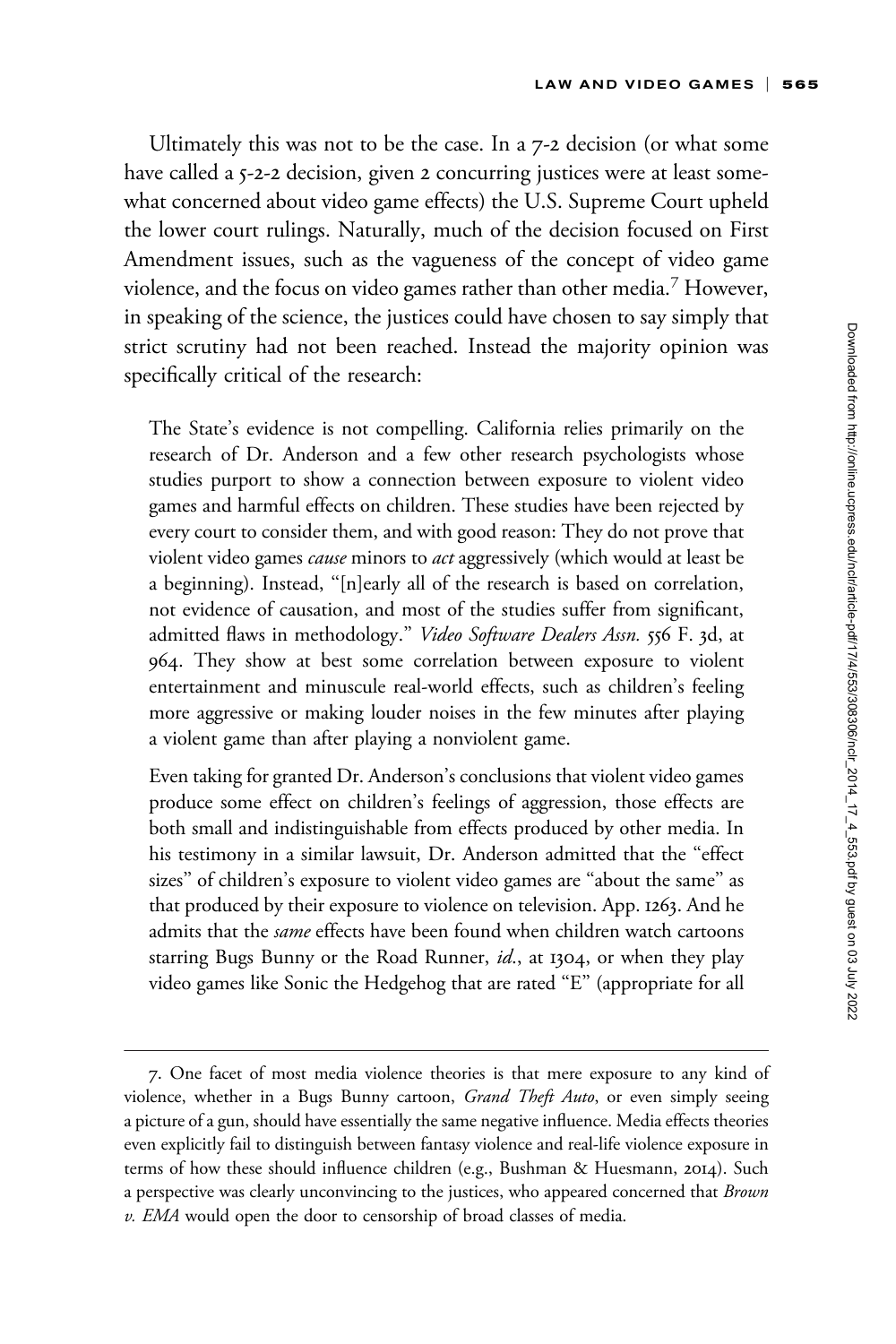ages), id., at 1270, or even when they "vie[w] a picture of a gun id., at 1315– 1316. (*Brown v. EMA*, 2011, pp. 12–13)

Thus, the Supreme Court expressed skepticism of the objectivity and breadth of the state's review of the evidence and the quality of the evidence cited.

Echoing concerns among some researchers regarding the poor quality of aggression measures used in many studies (Ritter & Eslea, 2005; Savage, 2004; Tedeschi & Quigley, 1996), the Supreme Court noted the disconnect between *aggression* as used in many of the studies and how it is perceived in the general public:

One study, for example, found that children who had just finished playing violent video games were more likely to fill in the blank letter in "explo\_e" with a "d" (so that it reads "explode") than with an "r" ("explore"). App. 496, 506 (internal quotation marks omitted). The prevention of this phenomenon, which might have been anticipated with common sense, is not a compelling state interest. (*Brown v. EMA*, 2011, p. 13, n.7)

In this case, the justices echo common concerns about the validity of aggression measures typically employed in the field and whether they are valid indicators of problematic behavior in the real world.

Justices Alito and Roberts concurred with the majority opinion, but expressed concerns about violence in video games and were willing to consider less restrictive means to control such content. Justice Breyer also appeared convinced by causal arguments but expressed frustration regarding what to do with conflicting social science data. Justice Breyer appeared convinced by California's argument that interactivity of video games makes them different from other media, stating ''the closer a child's behavior comes, not to *watching*, but to *acting out* horrific violence, the greater the potential psychological harm'' despite the lack of consensus on this even among advocates of the causal position. The majority opinion were dismissive of Justice Breyer's efforts, stating ''we do not see how it could lead to Justice Breyer's conclusion, since he admits he cannot say whether the studies on his side are right or wrong" (Brown v. EMA, 2011, p. 13, n.8).

The impact of *Brown v. EMA* (2011) can probably be witnessed in the aftermath of the Sandy Hook shooting. Despite that nothing official was known at the time about Lanza's video game habits (and which turned out to be unremarkable), several state legislatures introduced legislation to tax video games, regulate them, or ''study'' their effects (usually with the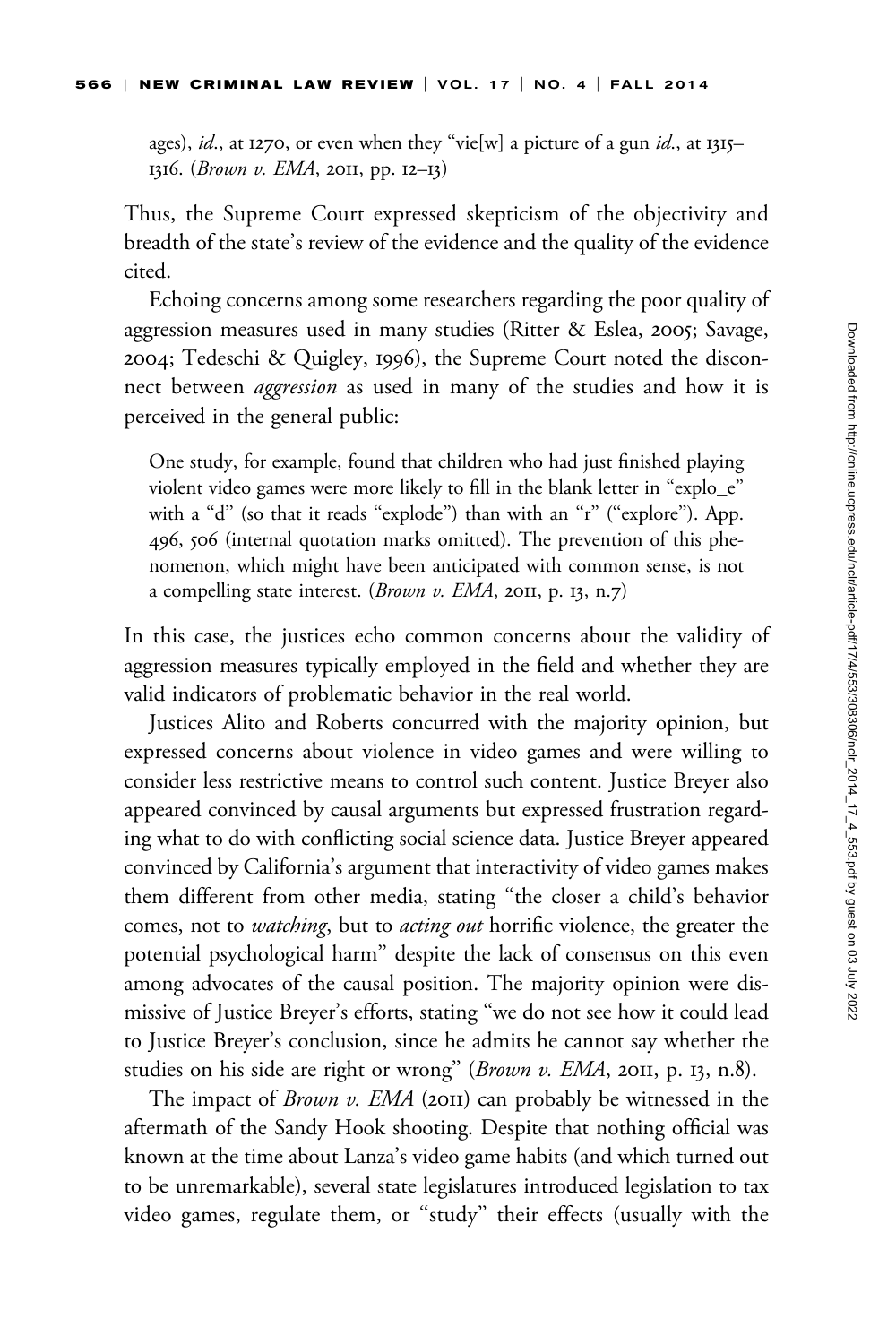expressly stated implication that such ''studies'' would be used to support later legislation). Most of these efforts floundered. The only effort to pass known to this author was a bill in New Jersey ordering the State Department of Education to provide a pamphlet ''warning'' parents of the dangers of violent media. The language of the bill was biased and problematic, and any pamphlet produced using such language would be more misleading than helpful, but nonetheless it does not violate the First Amendment.

In the *Brown v. EMA* case, California, like other states before it, arguably made several major errors:

- 1. The state ''cherry-picked'' data to support its position, and ignored data suggesting video game violence has limited impact.
- 2. Of the studies the state did use, the state failed to understand them, their limits, and the controversies surrounding them. Put simply, the state trusted too much in a select group of studies.
- 3. The state also appeared to put too much trust in policy statements by professional advocacy organizations such as the American Psychological Association and American Academy of Pediatrics, as well as antimedia advocacy groups such as Common Sense Media, failing to understand the social, political, and financial incentives for such groups to produce overly conclusive statements that did not reflect the science.
- 4. The state failed to make clear what forms of media would and would not be covered under the law.
- 5. The state failed to make the case that the proposed bill would improve upon the existing ESRB rating system, which even government reviews (e.g., FTC, 2009) have found to be reliable.

It is worth noting that the *Brown v. EMA* case also exposed the considerable acrimony that exists among scholars in the field. Two amicus briefs were filed by scholars in the case, one group supporting California (Gruel Brief, 2010), the other opposing California (Millett Brief, 2010) and pointing to research not cited by California. Later, two signers of the Gruel Brief along with a lawyer wrote a law review piece alleging that they and their close colleagues had more experience than the signers of the Millett Brief (Pollard-Sacks, Bushman, & Anderson, 2011). Soon after, several scholars who were not involved in either amicus brief declared that the Pollard-Sacks analysis was not credible, consisting of significant methodological flaws and obvious self-interest (Hall, Day, & Hall, 2011b). Nor did the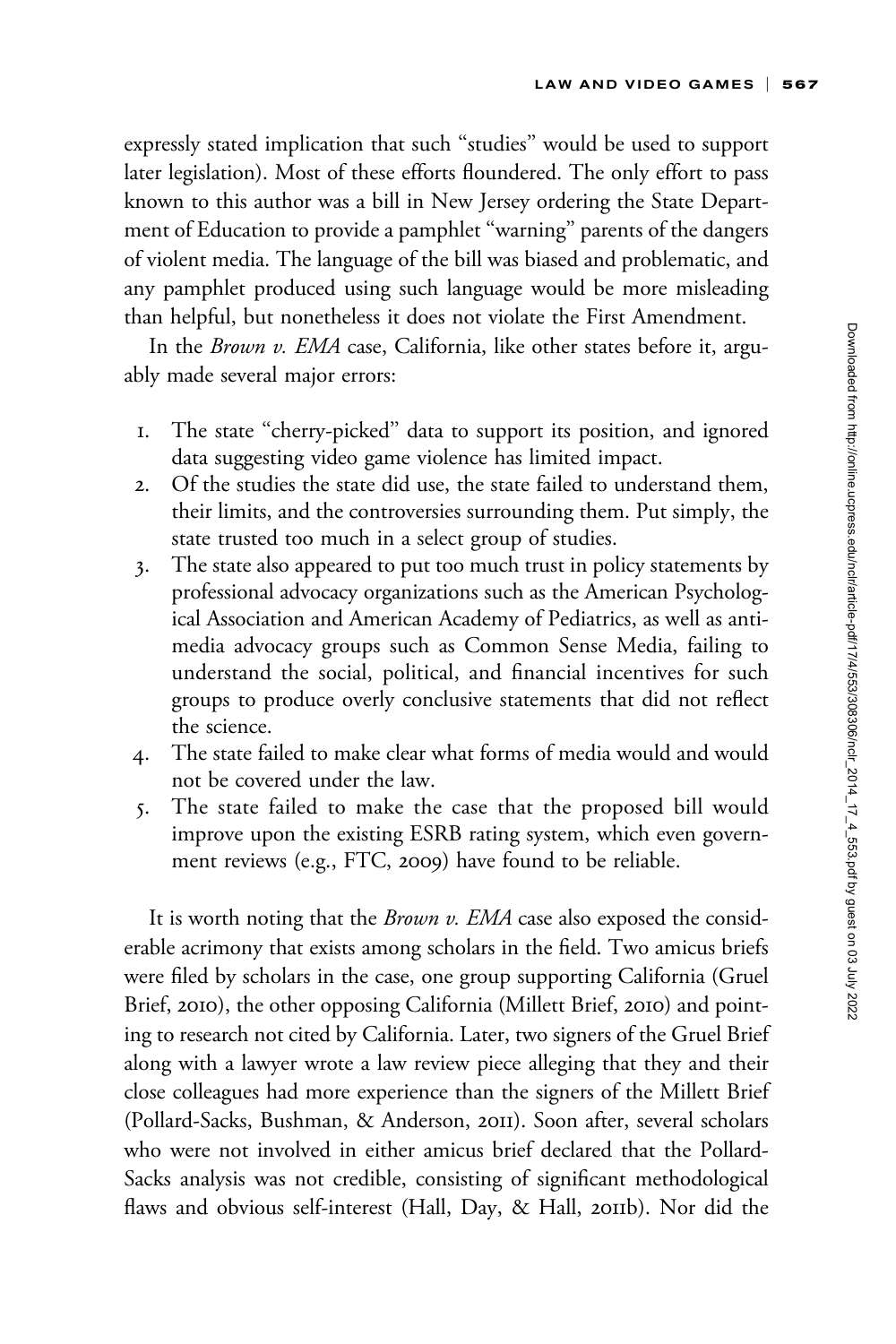Pollard-Sacks review address the substance of the two briefs, consisting mainly of ad hominem and argument-to-authority logical fallacies.

In the months following the *Brown v. EMA* decision, two of the scholars who signed the Gruel Brief (Gentile & Anderson, 2011) implied they never supported the California law. Although they attached their names to an appendix to the Gruel Brief regarding the scientific literature, they stated, ''We are not surprised that the law was struck down, as we believe that our society should be very careful about limiting First Amendment protections.'' Whether it is wise for scholars to attach their names to an amicus brief supporting a law that they themselves do not support, is for readers to decide.

#### B. The Beason Murder Trial

Because of the controversies surrounding video games and because older adults in particular are both less experienced with them and more fearful of their harmful effects (Przybylski, 2014), video games make tempting targets in criminal trials and civil lawsuits. In both cases video games may be offered as a causal explanation for a criminal's behavior, typically with the implication that the offender (usually male) was playing out scenes witnessed in a game. The anonymous comments by a police officer in the Lanza case mentioned at the beginning of this article are typical of this line of thinking, in this case, the notion that Lanza was concerned about "points" just like in a video game (despite that few commercial video games still focused on "points" by that time).

Several efforts to hold video games accountable for homicides in the early 2000s were promoted by an attorney and anti-game activist, Jack Thompson, who was later disbarred due to erratic behavior connected with several video game cases (Ostrovsky, 2007). In 2003, Thompson sought to represent Dustin Lynch, a 16-year-old boy accused of murdering a teen girl. Thompson argued that Lynch was influenced by the shooter game *Grand* Theft Auto III. Lynch declined Thompson's offered legal counsel, and Lynch's mother later stated, "It has nothing to do with video games ..., and my son's no murderer'' (Hudak, 2003).

Thompson was also involved in the 2005 case of Devin Moore, an 18 year-old youth who shot three police officers and fled in a police car after being arrested in Alabama. Moore was convicted of the murders, and the families of two victims later sued the video game industry for responsibility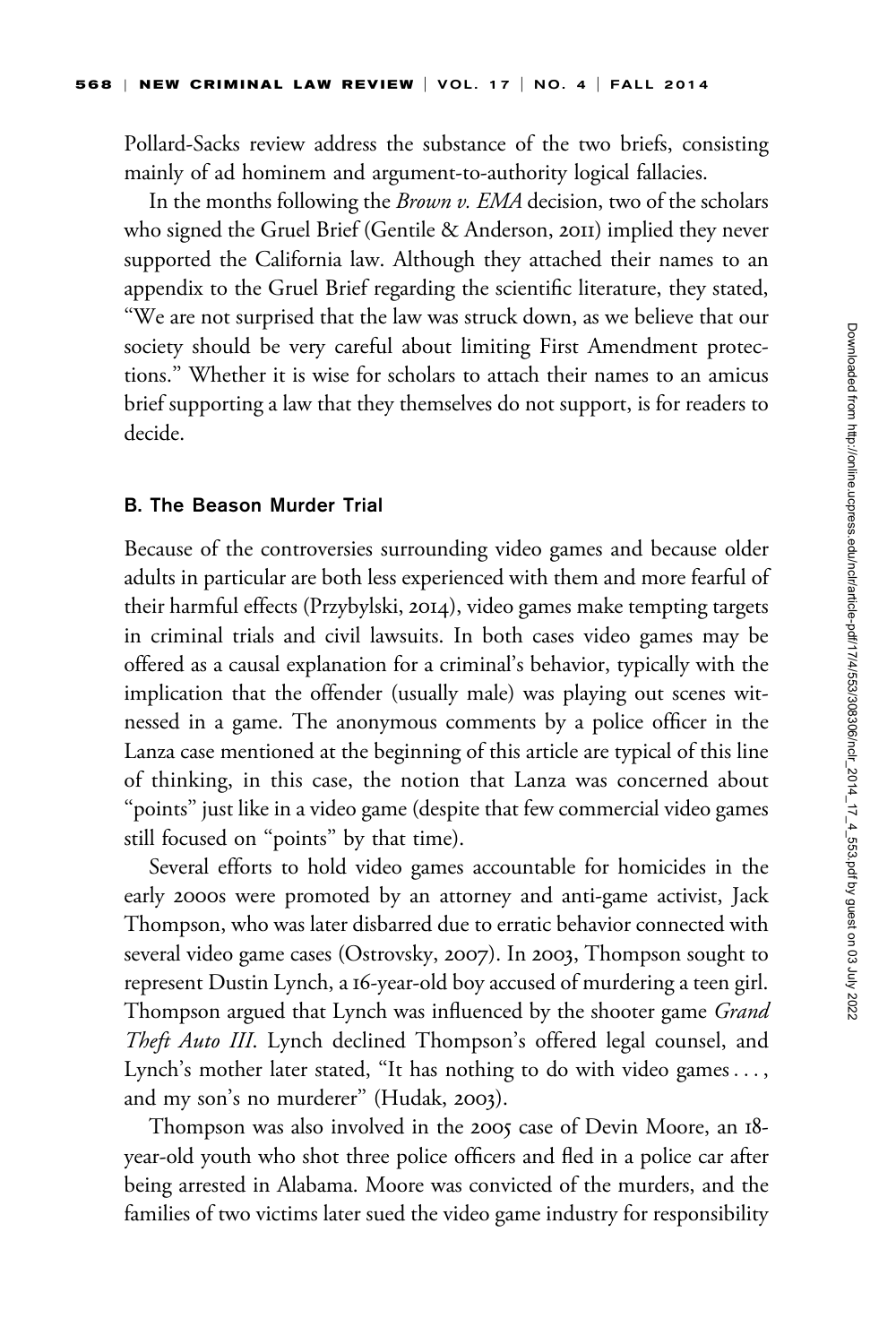in the shootings. Said Thompson of the shootings, ''What we're saying is that Devin Moore was, in effect, trained to do what he did. He was given a murder simulator. ... He bought it as a minor. He played it hundreds of hours, which is primarily a cop-killing game. It is our theory, which we think we can prove to a jury in Alabama, that, but for the video-game training, he would not have done what he did. ... The video game industry gave him a cranial menu that popped up in the blink of an eye, in that police station. And that menu offered him the split-second decision to kill the officers, shoot them in the head, flee in a police car, just as the game itself trained them to do'' (Leung, 2005). During the murder trial the judge barred Moore's defense from introducing evidence suggesting the video game led to the shooting. The civil case appears to have languished. As of this writing the author could find no references to its final disposition (the last news coverage dated to approximately 2007–2008).

Following the failure of the video game defense in Lynch and Moore cases, efforts to use video game social science in criminal cases in the United States appeared to wane. This changed in 2013 after Sandy Hook, when a video game–related defense was tried in a case commonly known as the Beason Murders.

In September 2009, five members of the Gee family, parents and three children, were murdered in their home in Beason, Illinois, bludgeoned to death. Soon after, Christopher and Jeffrey Harris were arrested in connection with the deaths. Jeffrey plead guilty and received a 20-year sentence in exchange for testifying that he had helped his brother cover up the murder of the family. Christopher Harris was not put on trial until April 2013. After the Sandy Hook shooting his defense strategy became public. Harris alleged that, in fact, the Gee family's 14-year-old son, Dillen Constant, had killed the other family members, and Harris had walked in on the murders and had to defend himself against Constant. Autopsy reports indicated that Constant had been bludgeoned over fifty times with a tire iron.

During the trial, the defense called on a social psychologist as a witness to support their theory of the crime.<sup>8</sup> The social psychologist reviewed Constant's educational and medical records, as well as reports that a Playstation 2 and several violent video games had been found in Constant's room. Medical records indicated that Constant had been diagnosed with

<sup>8.</sup> The author of this article consulted with the prosecution but did not testify.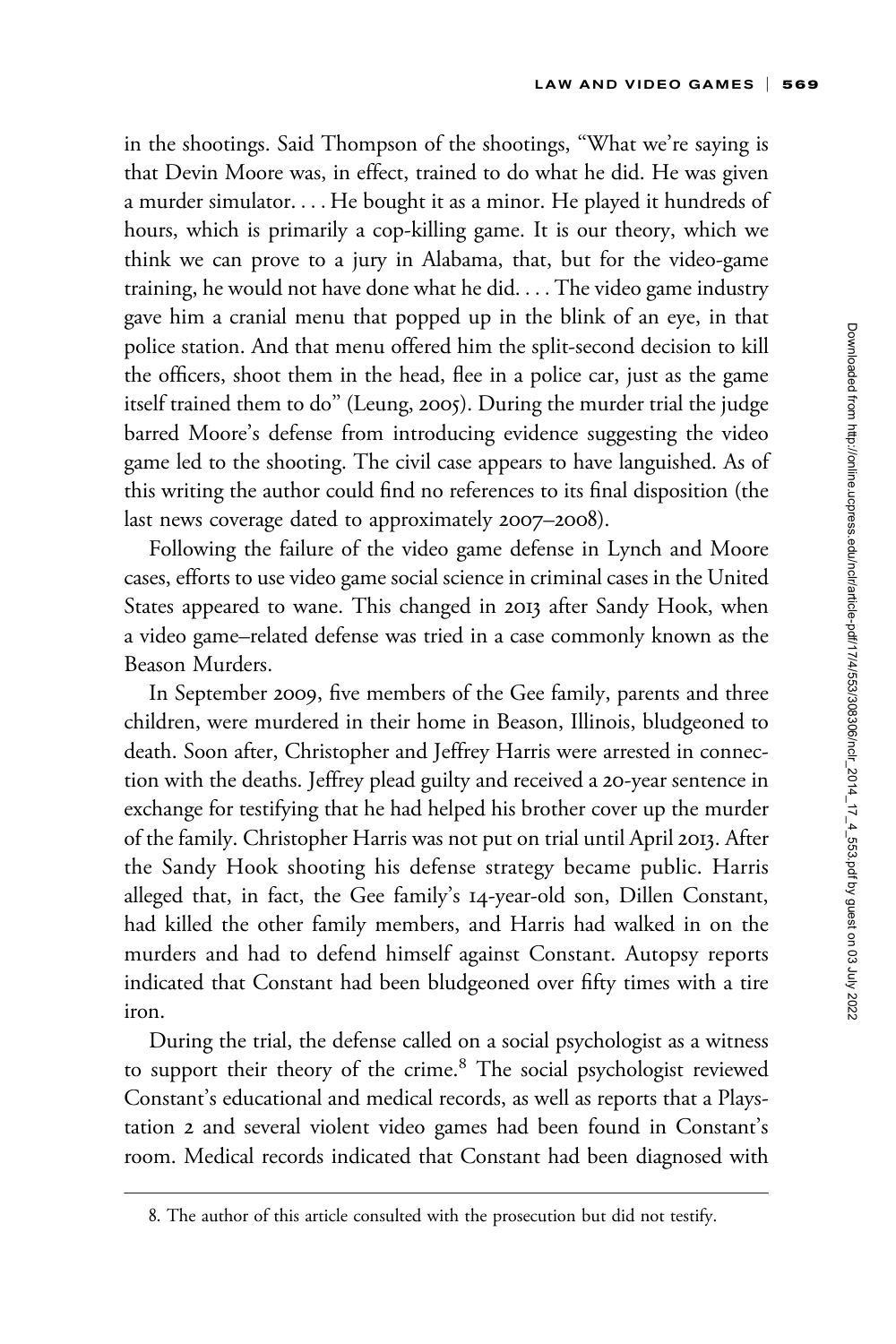ADHD, and his educational records indicated that he had numerous behavioral issues at school. However, the records also suggested that Constant's behavior at school in the month leading up to his death had much improved. Although the social psychologist was barred from indicating whether he thought Constant could have committed the specific crime of murdering his family, he indicated that the combination of Constant's history of ADHD and behavioral problems coupled with his exposure to violent video games placed him at risk for aggressive and violent behaviors.

Exactly how much exposure Constant had to violent video games was unclear, however. A forensic analysis of the Playstation 2 suggested that Constant had only saved games infrequently in the past months, suggesting relatively infrequent game play. And most boys of his age have violent video games in their possession (Kutner & Olson, 2008; Lenhart et al., 2008), so it is unclear that finding several in Constant's room was particularly remarkable.

Under cross-examination, the social psychologist's credibility was called into question (Rushton, 2013). He acknowledged that he was not a licensed psychologist, and had not conducted a proper risk assessment related to Dillen Constant. He had not interviewed surviving family members or other witnesses, despite that he could have done so. Related to video games, he had to acknowledge it was not possible to know how much exposure to violent video games Constant actually had. He also acknowledged that evidence linking violent games to extreme violence was lacking. Further, when asked if even games such as *Pac-Man* might be considered "violent," he acknowledge that under many definitions of violent video games, Pac-Man could indeed be considered a violent video game. Harris was convicted in May 2013 of all five murders.

At its core the Beason murder case presents the risks of selective social science intruding in the courtroom. The misapplication and misrepresentation of video game science in the court arguably might very well have resulted in the release of a multiple murderer and damage to the reputation of an innocent victim unable to defend himself in court. The eagerness to link video games to real-world violence despite considerable evidence to the contrary has done serious damage to the credibility of our field in the eyes of the courts and general public. In the following and final section, several common talking points used in public policy and legal discussions of criminal cases are considered to examine how they fare in light of the research evidence.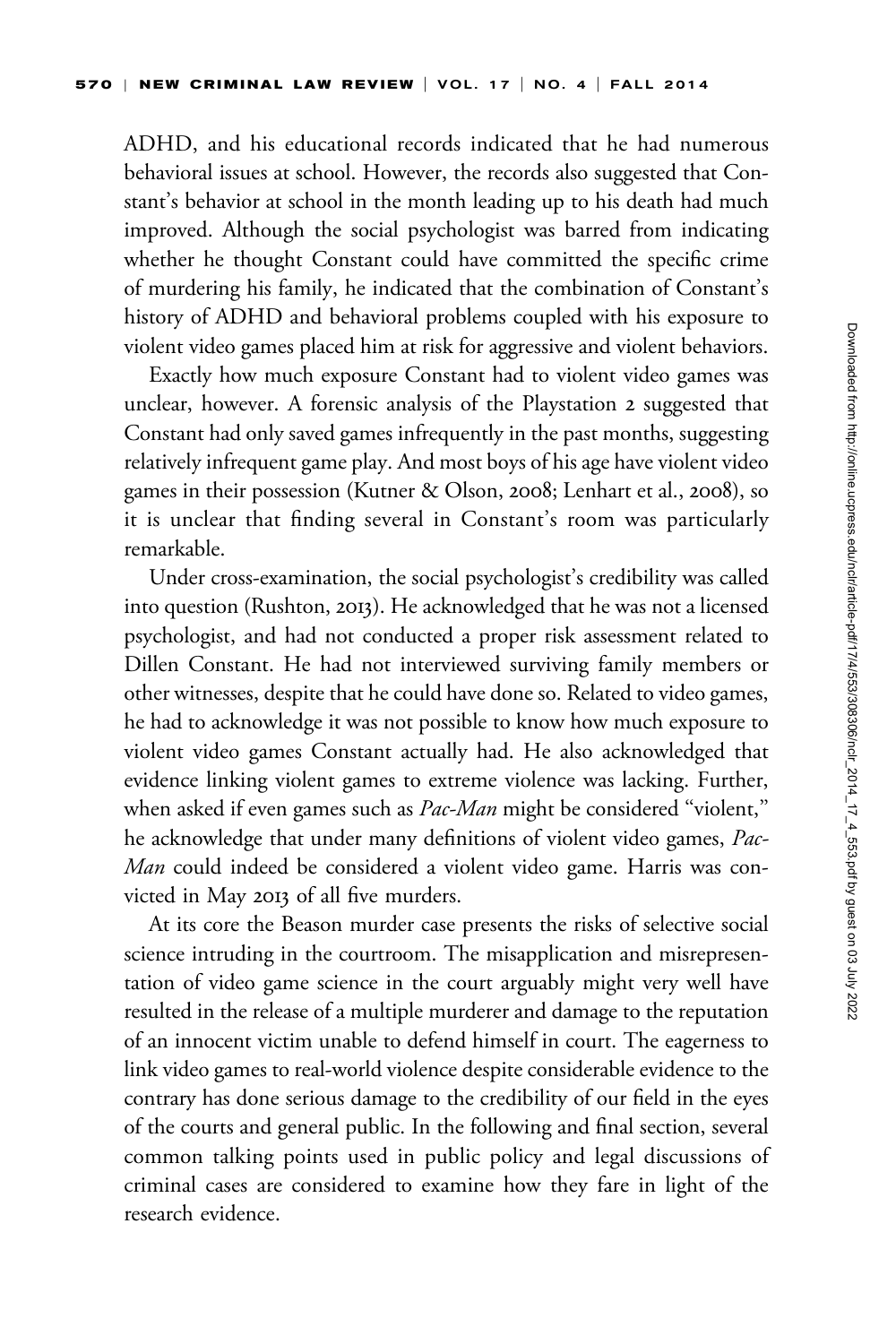# III. IF YOU SAY IT OFTEN ENOUGH, IT BECOMES TRUE

Because of the emotionality and ''culture war'' aspects of issues surrounding video game violence, as well as the First Amendment issues, advocates for regulation and/or censorship of video games are incentivized to put the issue in the starkest possible terms. This has been true within the scholarly community just as it has been in the general public. Hillary Clinton's comparison of the effects of video game violence to those of lead ingestion on children's IQ when introducing her bill to regulate violent video games is just one such example. Undoubtedly, individuals who raise these talking points believe them to be true, at least when first created. However, one hallmark of these talking points is that, even as they become increasingly criticized and controversial, people continue to repeat them as absolutely true despite their controversy. The intent of such a strategy appears to have been to capitalize on the interfering effects of repetition on the differentiation of truth from falsehood (Tussing & Greene, 1999). Put simply, something repeated often enough may begin to sound true.

With that in mind, here are several commonly repeated talking points that are either controversial or discredited, yet continue to circulate in discussions of video game violence. To be clear it is not the case that a careful, honest argument could not be constructed for some kind of video game effects, even if other scholars might disagree with such an argument. However, the following statements are used more often as politicized talking points rather than carefully constructed scientific arguments.

# Talking Point One: There is consistent research evidence on video game violence

This line of reasoning began to emerge in the scholarly community in the years following the Columbine Massacre of 1999, despite that the research had been and remained inconsistent (see Ferguson, 2013, for timeline). Prior to 1999, most scholars had been upfront about the inconsistent returns from video game violence research. However, overstatements of consistency in the television violence literature had been a long-standing issue (Freedman, 1984) and appeared to have migrated into the video game violence literature with some of the same scholars. These same claims of consistency were at the core of legislative attempts to regulate violent games such as that by California in *Brown v. EMA*.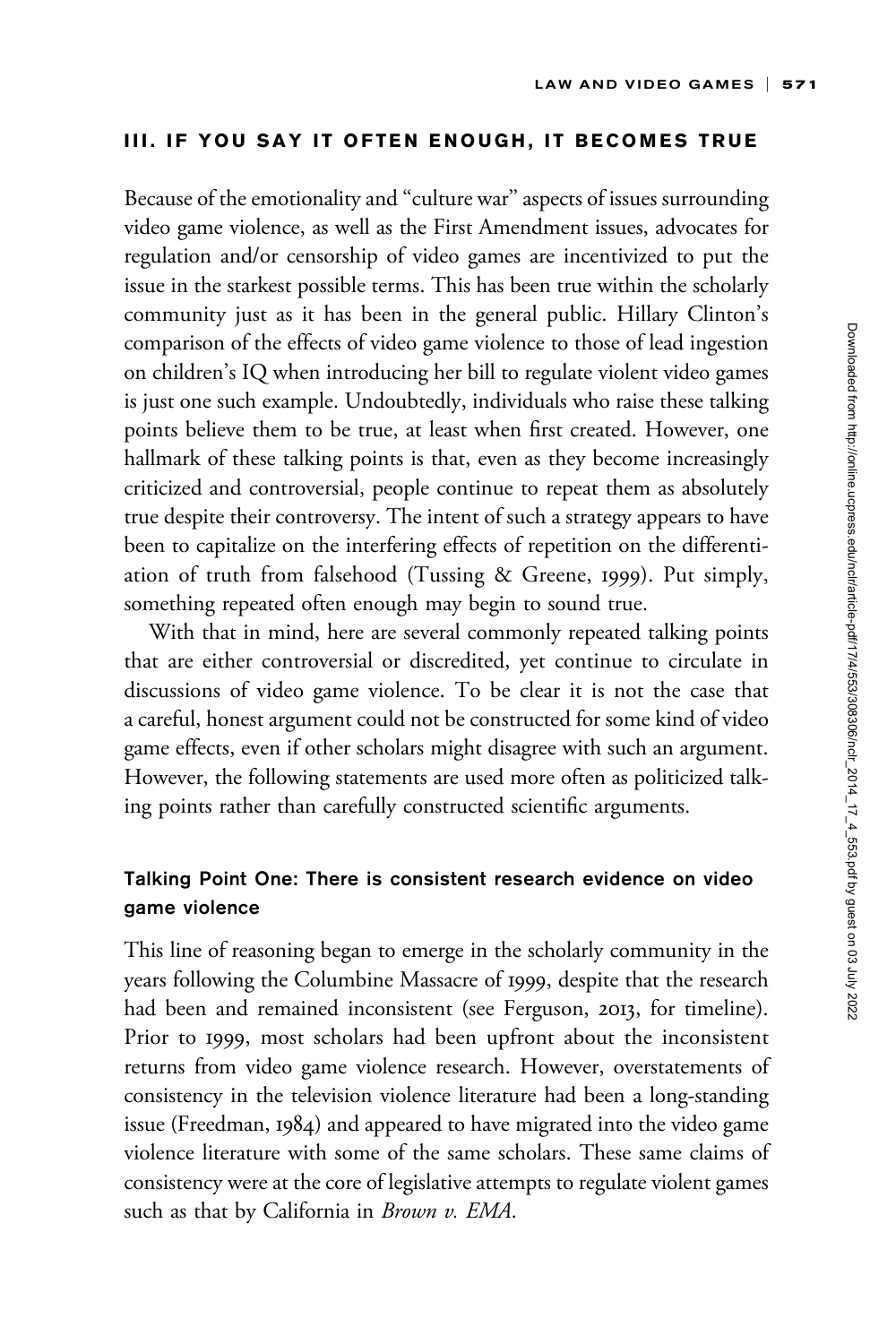By 2005, such consistency claims were once again under challenge (e.g., Williams & Skoric, 2005) and became increasingly so in the years since. This has not dissuaded some scholars from continuing to claim consistency by employing citation bias, or the citation only of studies supporting the authors' personal beliefs. In one recent example, following Sandy Hook, long-time media critic and politician Representative Frank Wolf commissioned a report by the National Science Foundation to examine the issue of media and other influences on youth violence and mass shootings. Wolf, it is worth noting, chairs the congressional committee that oversees appropriations for the NSF. The resultant report (Subcommittee on Youth Violence, 2013) attempted to draw direct links between media violence and societal violence including mass shootings, but did so through blatant citation bias, that is, simply not citing any of the considerable number of studies failing to support such links. The only exception in this report was citation of work by Joanne Savage (Savage & Yancey, 2008), which was mis-cited as supporting links between media violence and violent crime despite that her work made no such connection. Ironically, at approximately the same time this report was released, the anti-media watchdog group Common Sense Media (2013) released its own report on media violence, which much more honestly acknowledged inconsistencies and limitations in the research literature. It is reasonable to observe that it is an indication of serious problems within the field when an advocacy group whose funding depends on frightening people about media violence can release a report that is more honest and carefully construed than the National Science Foundation.

Belief in consistent evidence has also not fared well under objective scrutiny by neutral entities. Reviews that conflict with such claims now include not only the U.S. Supreme Court but the Australian Attorney General's Office (2010), the Swedish Media Counsel (2011), the U.S. House of Representatives (Gun Violence Prevention Task Force, 2013), and the State of Pennsylvania (Advisory Committee on Violence Prevention, 2013). Thus—unlike professional advocacy reviews comprised of scholars invested in ideological beliefs and organizations arguably promoting their self-interest rather than objective science—neutral reviews have generally debunked the claim of consistent evidence.

It may also be difficult to determine whether some individual studies support or do not support media effects theories. Anderson and Dill (2000) is one classic example. In their analysis of aggressive behavior, the authors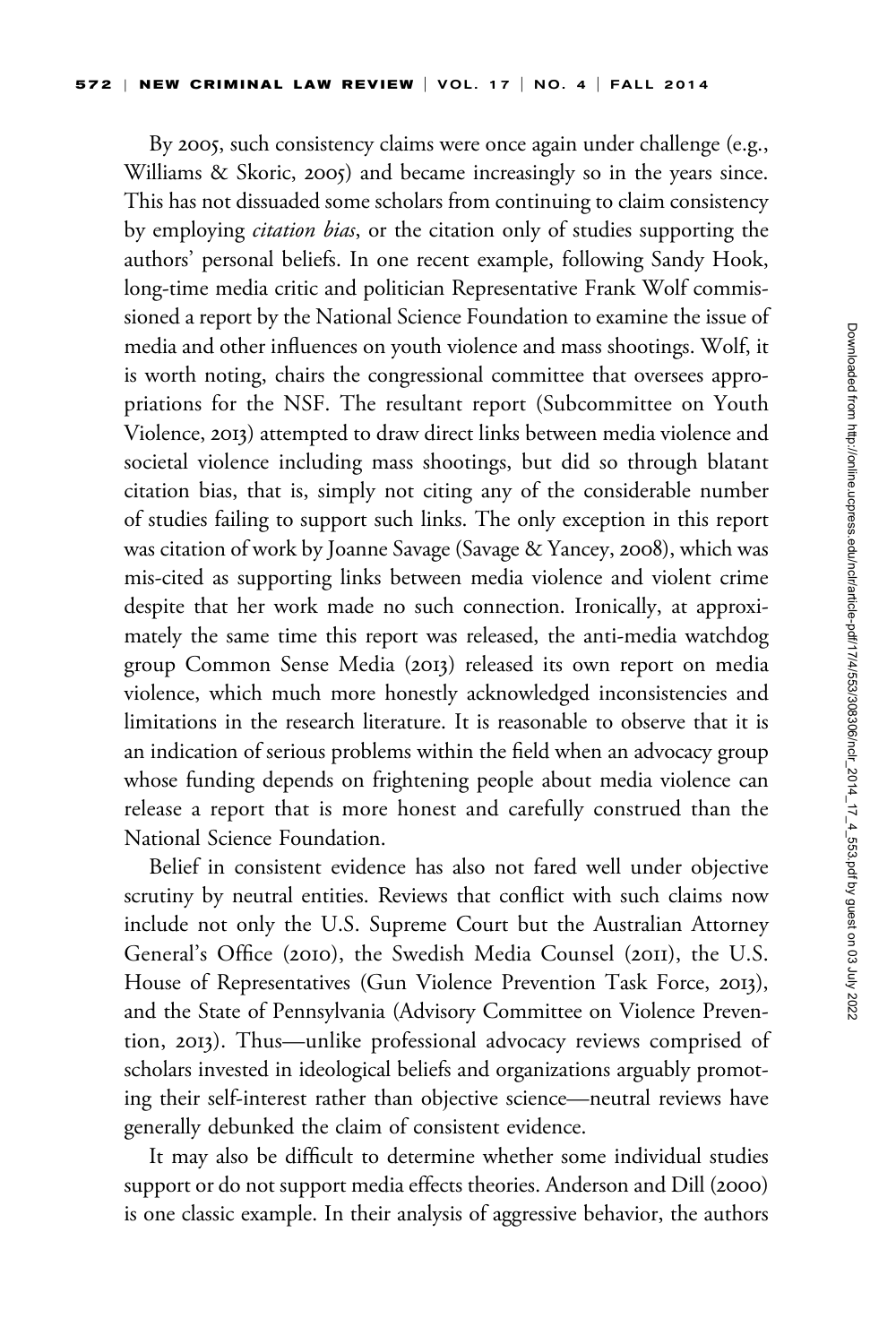run four separate statistical tests and find significance for only one of the four. Had a proper Bonferroni correction been applied, even this fourth would have been nonsignificant. Ambiguous research findings such as this may often be interpreted in the direction of the individual scholar's a priori opinions. It is certainly well within the realm of honest scholarly debate to question the meaningfulness of individual studies from the perspective of either side of that debate. However, scholars would do well to be more cautious in their public statements. Overstatements of consistency (which can be easily fact-checked as false) risk damaging the credibility of the field (Hall et al., 2011a).

# Talking Point Two: Mentally unstable children are more influenced by violent video games

This is actually not an unreasonable hypothesis. It is mainly problematic in that it has proceeded as if true despite a lack of evidence. In this sense the argument is often presented as a classical case of *begging the question* in which the premise of the question is assumed, a priori, to be true.

Little data exists on this question mainly because of difficulties in gaining access to large samples of children with preexisting mental health problems. Some work with college students (e.g., Markey & Markey, 2010) has suggested that college students with preexisting angry personalities may be prone to becoming angrier after playing violent games, although the behaviors in question are very mild and should not be generalized to societal violence. However, a recent correlational study of children with elevated symptoms of depression and attention deficit found no links between violent game exposure and bullying or delinquency (Ferguson & Olson, 2014). Thus, although it may be reasonable to hypothesize about this issue, evidence for it remains lacking at this juncture.

# Talking Point Three: The interactive nature of violent video games makes them more harmful

The notion that the interactive nature of video games might make them more harmful than television or books was also a reasonable hypothesis (the same argument had been raised for the role-playing game Dungeons  $\mathcal{O}$ Dragons), albeit one that never gathered much evidence. Even by the early 2000s, data from meta-analyses (Sherry, 2001) indicated that this belief was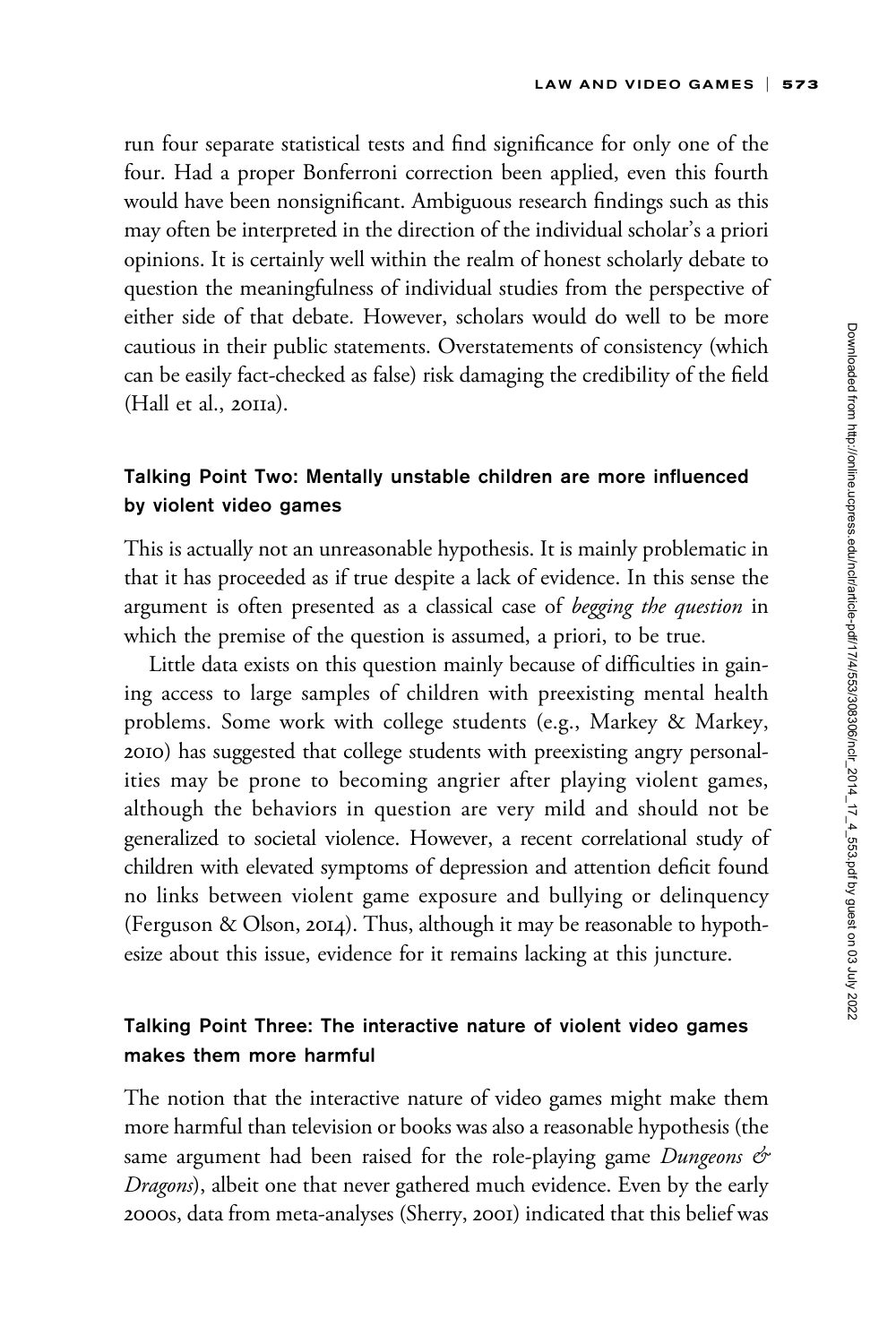false. Nonetheless, this argument was raised repeatedly during the *Brown v*. EMA case and is frequently mentioned by politicians and scholars.

One study that is sometimes mentioned in relation to this belief is Polman, de Castro, & van Aken (2008). In this study small groups of children were randomized to either play or watch someone play a violent video game, or play a nonviolent video game. Children were then given a mild aggression task. Children who played violent video games were more aggressive than children who watched violent video games. As such, proponents of the interactivity hypothesis often cite this study as evidence violent video games are more harmful than television or movies.

However, there are several problems with this use of this study. First, there were no television or movie conditions in the study, thus there are no grounds for making comparisons between video games and television or movies based on this study. Although watching video games was probably used as a control condition for equivalence reasons, it is a fundamental misuse of the medium and thus fails as a meaningful control. Put simply, few people actually *watch* video games for entertainment. Unlike television, video games are not meant to be watched. Thus the boring experience of watching a video game cannot be compared to the experience of watching a narrative television show or movie. Secondly, the experiment found no differences between violent and nonviolent video games. Thus none of the differences found in the study can be attributed to violent content at all.

Few other studies have directly compared video games to other entertainment medium. One prospective study to do so (Ferguson, 2011) found no evidence for prospective links between either video game or television violence with later youth violence. Similarly, in a correlational study, Ybarra and colleagues (2008) found that, with other factors controlled, neither television nor video game violence contributed to youth violence. It is, thus, probably time to retire this belief.

# Talking Point Four: There is a scientific consensus on video game violence

The notion of whether a consensus on violent video game (or other violent media) effects exists has, largely, tended to depend on the degree to which advocates of media effects theory have held power within the scholarly field and in professional organizations such as the American Academy of Pediatrics of American Psychological Association. It is probably the case that,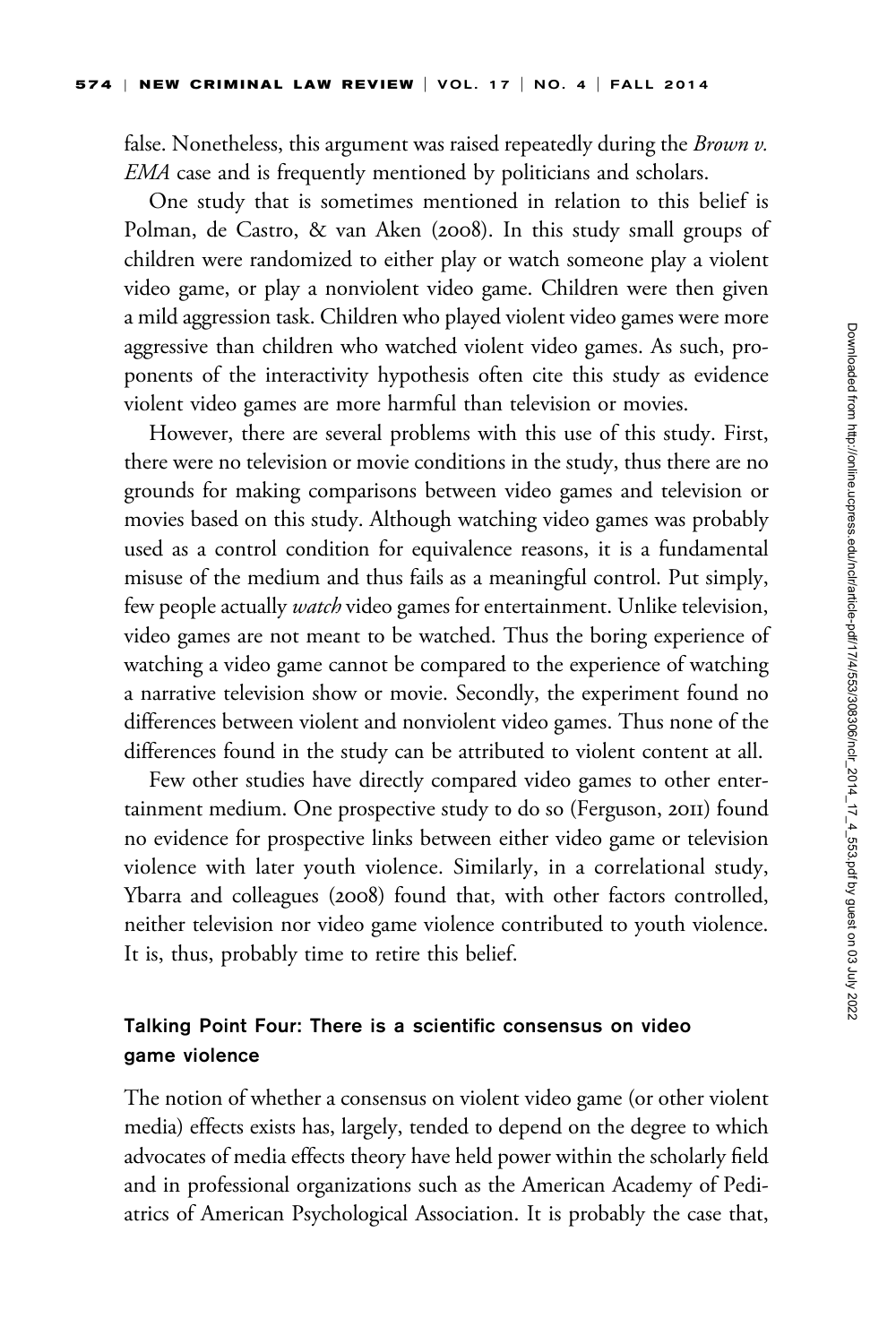particularly between the 1970s through the 1990s, the majority of scholars who did research on media effects believed in media effects, at least to some degree, but whether this reflects a meaningful consensus or simply a selection effect is less clear. Similarly, the degree to which such a consensus was based on actual data as opposed to conforming to social and political narratives, as well as the short-term best interest of the profession in regards to issues such as political influence and grant funding, also remains unclear. It is difficult to get grant funding for one's research by arguing that the issue at hand is not a pressing social problem.

Data to support beliefs in a consensus are generally lacking, however. The closest to such data probably comes from Murray (1984) who, in a nonrandom poll of scholars who had written articles on television and aggression, found that 82% agreed with a statement by the National Institute of Mental Health conclusively linking television violence to aggression in children. By Murray's acknowledgement, the sample is nonrandom and the potential for sampling bias exists, but this is probably evidence that the majority of scholars who did research on television violence and aggression believed in the potential for effects in 1984. Further, it may very well be the case that scholars who already worried about television violence were prone to becoming active in the field, rather than having assessed the data objectively. Within those limits, however, it was probably true to suggest, at least, that the majority of researchers who did research in the area agreed on the topic of media effects.

By 2013, that situation had changed, and in effect, there was no longer a consensus on whether there even was a consensus. Advocates for the media effects position continued to argue that a consensus existed. Bushman and Cruz (2013), for example, in a sample of media scholars, found that 66% agreed or strongly agreed that video games could increase aggression. Similarly, 90% of pediatricians who were members of the Council on Communication and Media at the American Academy of Pediatrics agreed with the same statement. However, the survey was not actually open to all media scholars, but only to certain select groups that tended to be heavy with supporters of media effects theory such as the aforementioned Council.

Perhaps more critically, the Bushman and Cruz (2013) study immediately experienced a failed replication in the form of van Looy and colleagues (2013) who sampled 544 media researchers. They found that only 10.1% agreed or strongly agreed that the effects of video games on aggression were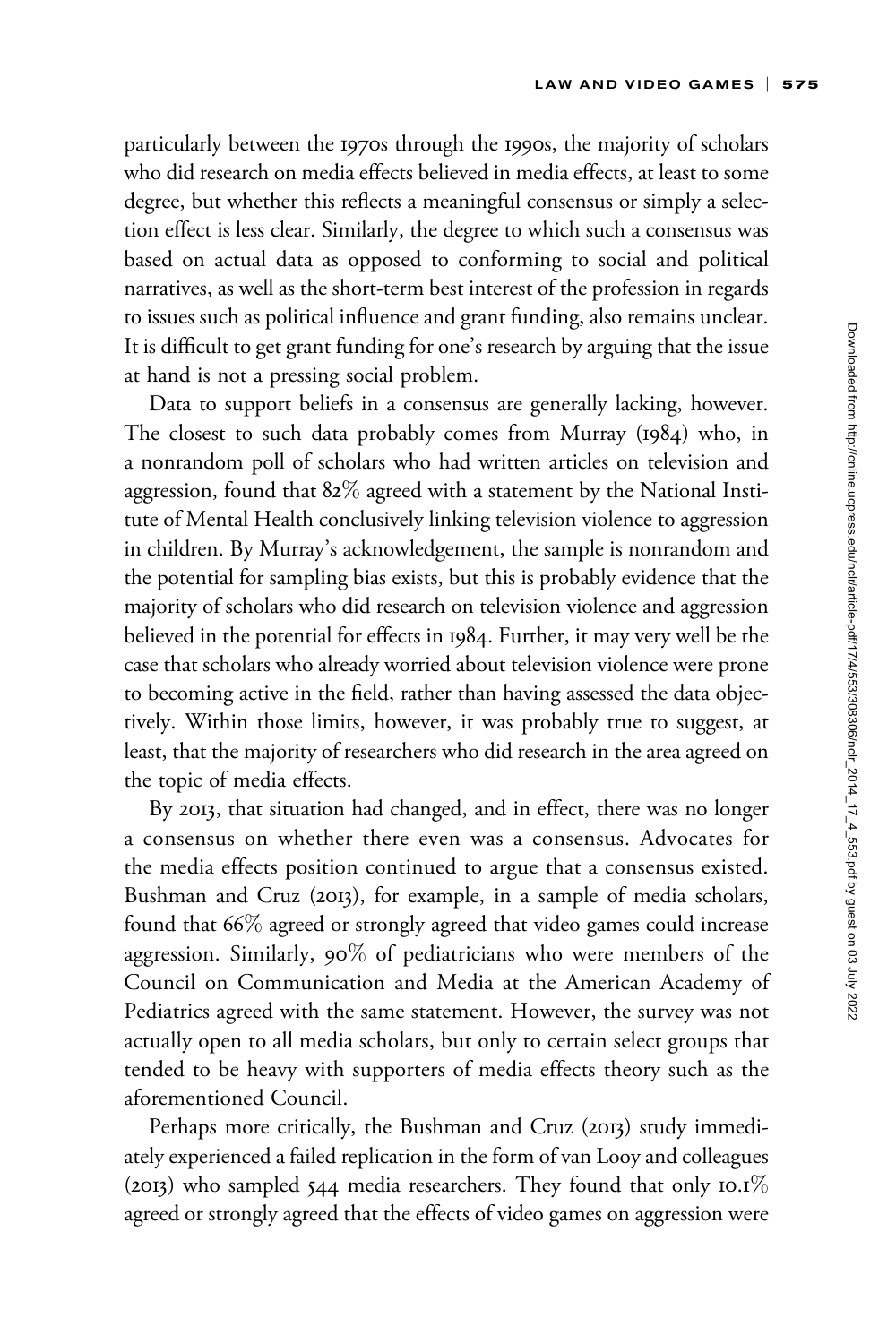a problem for society. This would seem to suggest that the consensus is against media effects theory. Further, in September of 2013, a group of approximately 230 media scholars wrote an open letter to the American Psychological Association, asking them to retire their policy statements on media violence and desist in releasing any further policy statements (Consortium of Scholars, 2013). Overall, it is probably difficult at present to support the belief that a scholarly consensus exists on this issue.

Beliefs in a consensus may have been promoted by policy statements by the American Academy of Pediatrics (2000; 2009) and American Psychological Association (2005) linking video game and other media violence to aggression. However, these policy statements have been found to contain multiple and serious errors (Freedman, 2002; Ferguson, 2013). For instance the AAP's 2000 statement repeated the urban legend that 3500 studies of media violence existed with only 18 not finding evidence for harmful effects. The AAP's source for those figures was a book of pop psychology, not a credible scientific source (Grossman & DeGaetano, 1999). By its 2009 policy statement, the AAP had quietly downgraded the number of studies to 2000, a net loss of 1500 studies over 9 years, but even this number appeared based on a single database of studies. A perusal of this database reveals that many of the studies were unrelated to media violence, so this number still appears to be off. In his analysis of the media violence field, Freedman (2002) found approximately 200 to 300 studies, including unpublished studies, a number consistent with that reported by most meta-analyses. Thus, the AAP had something as simple as the number of studies wrong by a factor of over ten.

Other basic errors and repetitions of scientific urban legendssuch as comparisons with medical effects like smoking and lung cancer and repetitions of the interactivity hypothesis despite it having little evidence permeate policy statements by both the AAP and APA. Both policy statements employ blatant citation bias, failing to cite numerous studies disconfirming the organizations' positions. In one related report from 2011, the American Academy of Pediatrics claimed that youth might suffer from a ''Facebook Depression'' due to too much social media use. Scholar Larry Magid (2011) discovered that not only had the AAP failed to cite studies not supporting its position but at least one of the scholars they did cite specifically disavowed the AAP's conclusions on her website (Davila, 2011). Thus, both organizations have a very poor track record when it comes to the issue of media policy statements.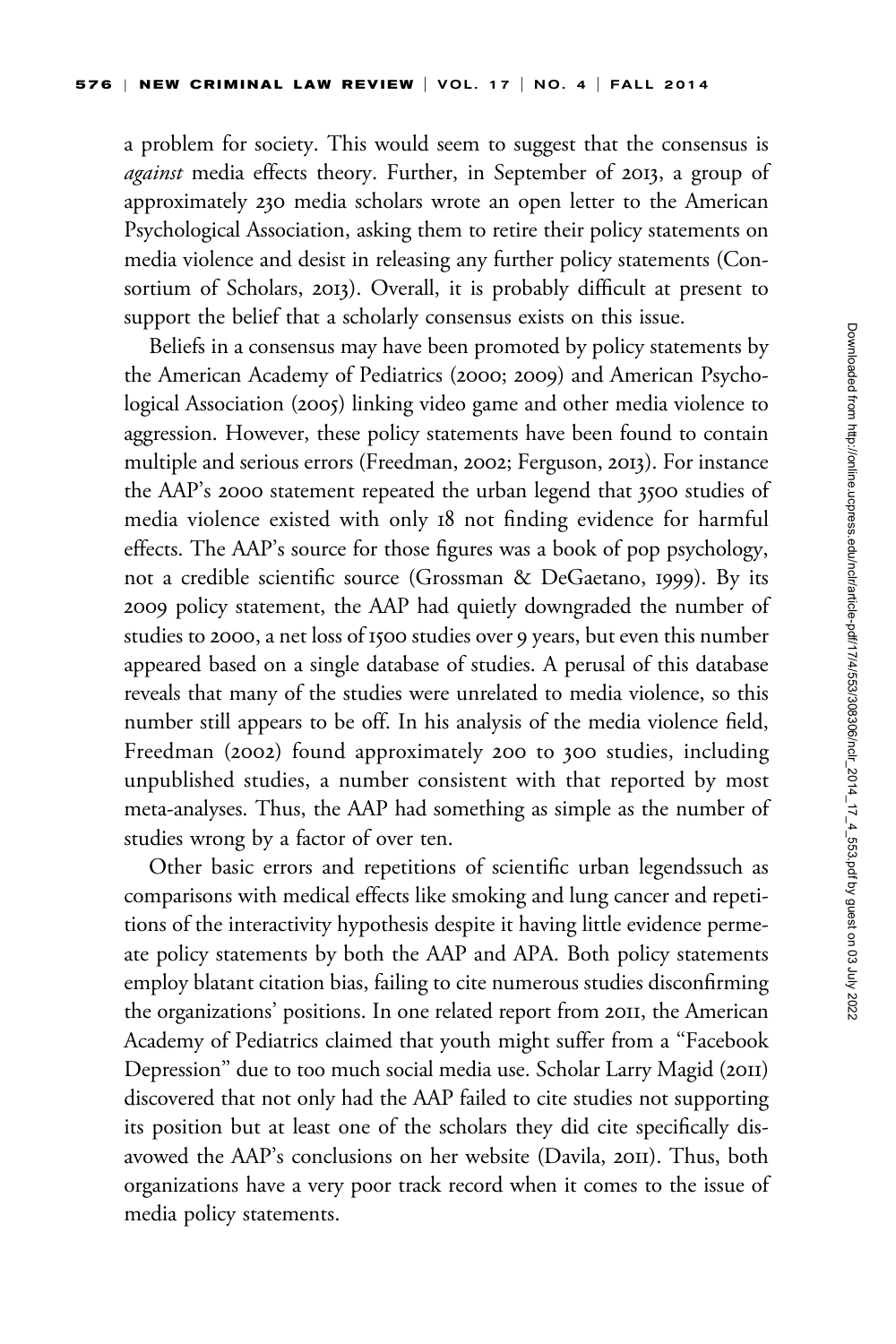One issue is that both groups, when selecting committee members for their media policy statement task forces in the past, have chosen only from among individuals heavily invested in anti-media views and have ignored skeptics (Ferguson, 2013). These scholars reviewed their own work and declared it beyond further debate. Thus, these policy statements have not constituted objective or balanced reviews. In a forthcoming review of their policy statements the APA appears to be repeating this mistake, including four of seven task force members with clearly identifiable anti-media views. Two task force members signed the Gruel Brief in Brown v. EMA, two others have worked closely with anti-media researchers and have made antimedia statements in the popular press, and one was a coauthor on the National Science Foundation report mentioned earlier in this article.

This is unfortunate considering that such policy statements are often thought to reflect objective reviews of a research field. However, it is often forgotten that groups such as the APA and AAP are professional *advocacy* organizations for the welfare of their professions. This is a necessary undertaking, of course, but does mean that these groups have certain social and political biases that influence their policy statements. Put simply, arguing that there is a pressing social problem that their members can help fix is in the short-term interest, politically and financially, of these organizations. Identifying media violence as a problem increases these organizations' political influence as well as sources of grant funding for their members. Given the highly problematic nature of these policy statements from a scientific standpoint, it is probably better to view them as statements that reflect the groups' own vested interests rather than objective truths. Further, once these groups have gone out on a limb, making bold and conclusive statements linking media violence to aggression, it becomes more difficult for them to retreat from these policy statements without losing respectability (Hall et al., 2011a). Speaking of news journalism, James Poniewozik (2013) commented, ''Once someone stakes out a tough or controversial position, there's a buy-in: from that point on, they're conditioned to look for reasons to support a position they're already invested in.'' This would appear to be as true for professional advocacy organizations as it is for journalists. And it is particularly true given that these organizations also are responsible for publishing science, a potential conflict of interest if they are heavily invested in particular policy positions. The concern is that such organizations will selectively publish research supporting their policy positions and squash research conflicting with them.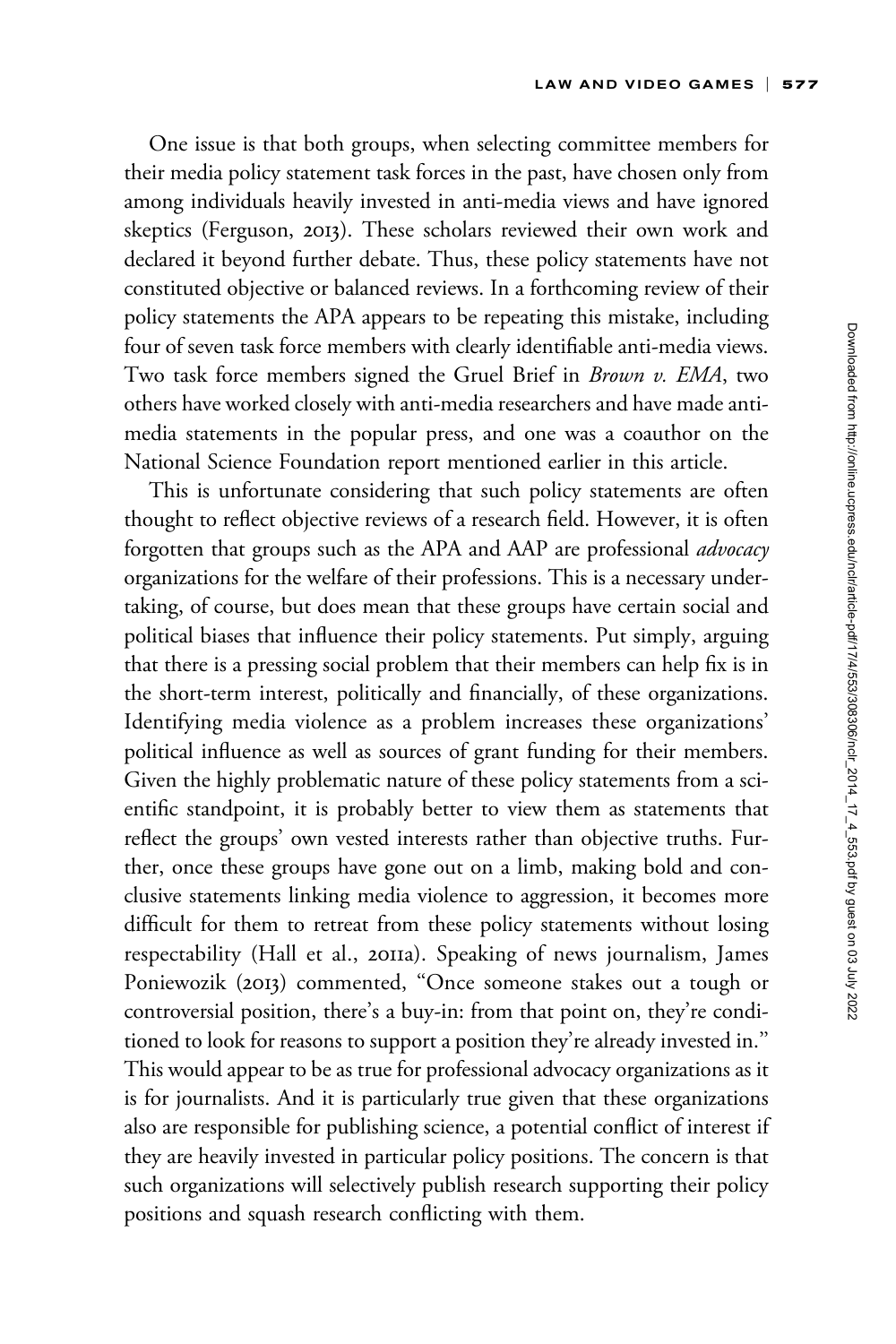### Talking Point Five: All mass shooters are video game players

This belief is based on simply ignoring cases that do not fit the stereotype. Given that about 90% of young men play violent video games, finding that a young crime perpetrator played violent video games is hardly surprising. But this neglects that many older perpetrators of gun violence, such as (recently) Douglas Harmon, William Spengler, or Jimmy Lee Dykes, were not gamers. Neither, in fact, was the Virginia Tech Shooter, often erroneously linked to video games (Virginia Tech Review Panel, 2007). And as mentioned, Adam Lanza's video game playing history appears to have been unremarkable aside from his favoring nonviolent games. In fact, a recent review of mass murders specifically called links between video game violence and mass shootings a ''myth'' (Fox & DeLateur, 2014).

### Talking Point Six: Video games award points for antisocial acts

This belief is a leftover from the *Atari* age when video games visibly racked up scores for eating ghosts or shooting space ships. Now, this type of statement usually reflects ignorance on the part of the speaker. Most modern commercial games stopped awarding points in the traditional sense, a decade or more ago, and focus instead on complex narratives. Commentators are advised to avoid such comments unless they wish to signal their unfamiliarity with commercial video games.

# Talking Point Seven: The military used violent video games to desensitize soldiers to kill

This talking point is little more than an urban legend, never having had actual data to support it. The origin appears to be the books of David Grossman (1996; 1999) who argued that the military used human-shaped targets and video games to desensitize soldiers from their natural aversion to killing. However, these statements are little more than speculation. During an APA Division 48 task force investigation into another matter (weaponized drones), a military psychologist specifically disavowed the use of video games in this manner. The military does use video game–like simulators to train vehicle handling and team performance, but there is little basis for the claim that video games are used to desensitize, or that they would even be effective for this purpose.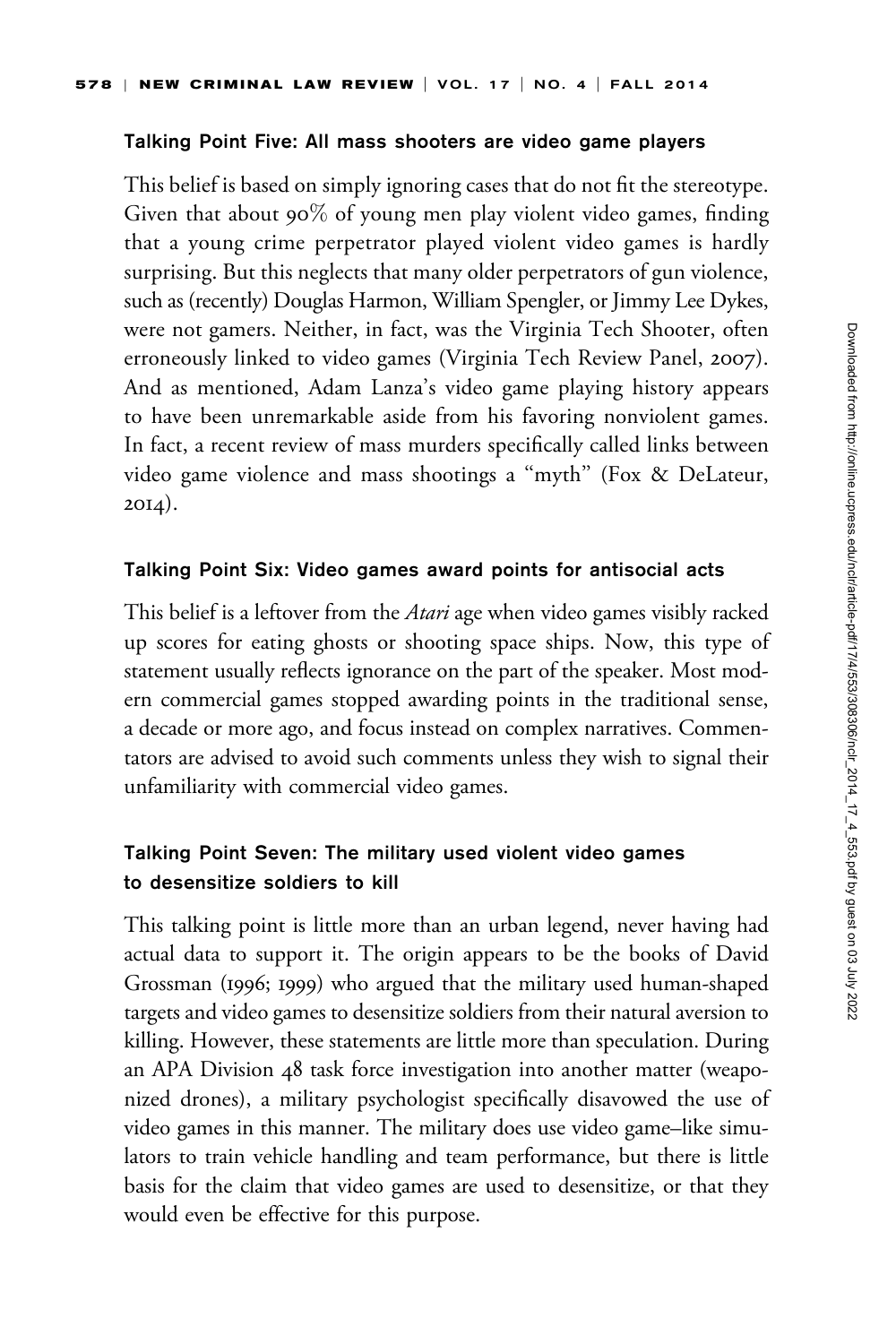### CONCLUSION

Video game science has experienced a long and largely unfruitful involvement in the law, both from a public policy and criminological standpoint. Much of this involvement has relied on fundamental misunderstandings and misrepresentations of video game science. By this juncture, the intersection of video game science and the law has done great damage to video game science by highly politicizing it. Video game science would likely benefit from time out of the limelight with fewer low-hanging political fruit to grasp for.

Similarly, legal and public policy fascination with video games has largely been unproductive. Undoubtedly, politicians and lawyers have practical short-term motivations for singling out video game violence, although in the long term they also risk damage to their credibility. One need only look to the history of past moral panics over media and the reputations of individuals such as Fredrick Wertham (1954/2004) or Tipper Gore (Reesman, 2010), who have promoted moral crusades over media only to see such media subsequently become mainstream. In general, there is always some risk in basing the law or public policy on the shifting sands of social science, but perhaps more so in this field than others. There are many scholars on both sides of the video game debate doing excellent work, but too often the intrusion of culture war and moral panic in this field has done great damage to its credibility. This is particularly tragic given that focus on video games likely has distracted society from more serious (but perhaps less ''sexy'') issues that actually influence societal violence such as poverty, mental health, and educational disparities.

### REFERENCES

- Adachi, P. C., & Willoughby, T. (2010). The effect of violent video games on aggression: Is it more than just the violence? Aggression and Violent Behavior, doi:10.1016/j.avb.2010. 12.002
- Adachi, P. C., & Willoughby, T. (2011). The effect of video game competition and violence on aggressive behavior: Which characteristic has the greatest influence?. Psychology Of Violence, 1(4), 259–274. doi:10.1037/a0024908
	- Advisory Committee on Violence Prevention. (2013). Violence prevention in Pennsylvania: Report of the Advisory Committee on Violence Prevention. Retrieved from [http://jsg.legis.](http://jsg.legis.state.pa.us/resources/documents/ftp/publications/2013-365-VPAC%20Report%201.1.14.pdf) [state.pa.us/resources/documents/ftp/publications/](http://jsg.legis.state.pa.us/resources/documents/ftp/publications/2013-365-VPAC%20Report%201.1.14.pdf)2013-365-VPAC%20[Report](http://jsg.legis.state.pa.us/resources/documents/ftp/publications/2013-365-VPAC%20Report%201.1.14.pdf)%[201](http://jsg.legis.state.pa.us/resources/documents/ftp/publications/2013-365-VPAC%20Report%201.1.14.pdf).1.14. [pdf](http://jsg.legis.state.pa.us/resources/documents/ftp/publications/2013-365-VPAC%20Report%201.1.14.pdf)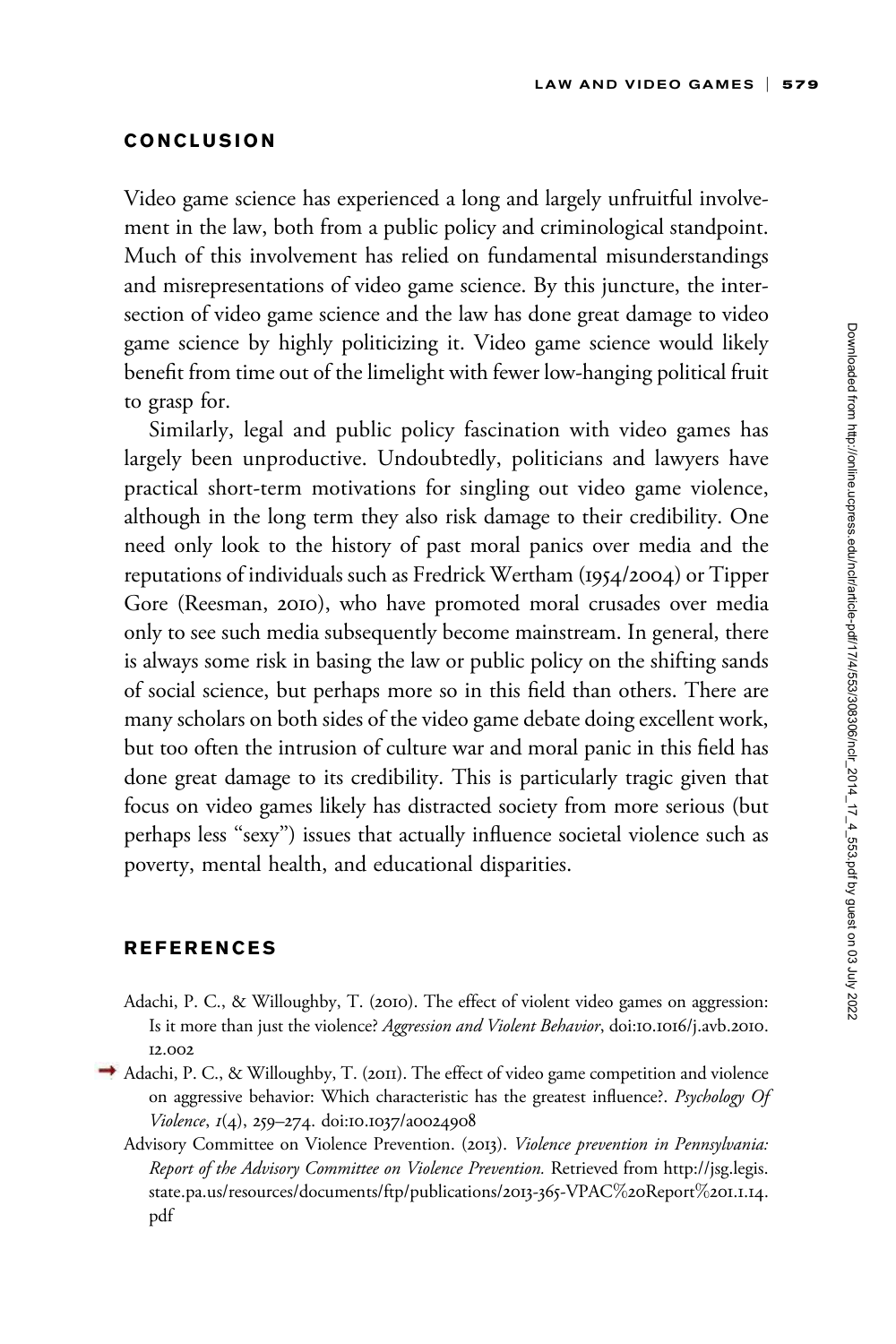- American Academy of Pediatrics. (2000). Media violence policy statement. Pediatrics,  $108(5)$ , 1222–1226.
- American Academy of Pediatrics. (2009). Media violence policy statement. Pediatrics, 124(5), 1495–1503.
	- American Psychological Association. (2005). Resolution on violence in video games and interactive media. Retrieved from<https://www.apa.org/about/policy/interactive-media.pdf>
	- Anderson, C. (2000). Violent video games increase aggression and violence. Testimony, Senate Commerce Committee hearing on the impact of interactive violence on children (March 21). Retrieved from: [http://public.psych.iastate.edu/caa/abstracts/](http://public.psych.iastate.edu/caa/abstracts/2000-2004/00Senate.html)2000-2004/ 00[Senate.html](http://public.psych.iastate.edu/caa/abstracts/2000-2004/00Senate.html)
- Anderson, C. (2004). An update on the effects of playing violent video games. *Journal of* Adolescence, 27, 113–122.
- Anderson, C. A., & Bushman, B. J. (1997). External validity of ''trivial'' experiments: The case of laboratory aggression. Review of General Psychology, 1, 19–41.
- Anderson, C., & Dill, K. (2000). Video games and aggressive thoughts, feelings and behavior in the laboratory and in life. Journal of Personality and Social Psychology, 78, 772–790.
- Anderson, C. A., Shibuya, A., Ihori, N., Swing, E. L., Bushman, B. J., Sakamoto, A., & Saleem, M. (2010). Violent video game effects on aggression, empathy, and prosocial behavior in Eastern and Western countries. Psychological Bulletin, 136(2), 151-173. doi:10. 1037/a0018251
	- Australian Attorney-General's Department. (2010). Literature review on the impact of playing violent video games on aggression. Barton, Australian Capital Territory, Australia: Commonwealth of Australia. Retrieved from [http://www.apa.org/divisions/div](http://www.apa.org/divisions/div46/articles.html)46/articles. [html](http://www.apa.org/divisions/div46/articles.html)
- $\rightarrow$  Ballard, M., Visser, K., & Jocoy, K. (2012). Social context and video game play: Impact on cardiovascular and affective responses. Mass Communication and Society,  $I_5(6)$ ,  $875-898$ .
	- Beekman, D. (2012, December 21). NRA blames video games like ''Kindergarten Killer'' for Sandy Hook Elementary School slaughter. Daily News. Retrieved from [http://www.](http://www.nydailynews.com/news/national/nra-blames-video-games-kindergarten-killer-sandy-hook-article-1.1225212) [nydailynews.com/news/national/nra-blames-video-games-kindergarten-killer-sandy](http://www.nydailynews.com/news/national/nra-blames-video-games-kindergarten-killer-sandy-hook-article-1.1225212)[hook-article-](http://www.nydailynews.com/news/national/nra-blames-video-games-kindergarten-killer-sandy-hook-article-1.1225212)1.1225212
- $\rightarrow$  Block, J., & Crain, B. (2007). Omissions and errors in "Media violence and the American public.'' American Psychologist, 62, 252–253.
	- Brown v. EMA. \_\_\_ (2011). Retrieved from [http://www.supremecourt.gov/opinions/](http://www.supremecourt.gov/opinions/10pdf/08-1448.pdf)10pdf/ 08-1448[.pdf](http://www.supremecourt.gov/opinions/10pdf/08-1448.pdf)
	- Bushman, B. (2013, September 18). Do violent video games play a role in shootings? CNN. Retrieved from http://www.cnn.com/2013/09/18[/opinion/bushman-video-games/index.](http://www.cnn.com/2013/09/18/opinion/bushman-video-games/index.html?iref=allsearch) [html?iref](http://www.cnn.com/2013/09/18/opinion/bushman-video-games/index.html?iref=allsearch)=[allsearch](http://www.cnn.com/2013/09/18/opinion/bushman-video-games/index.html?iref=allsearch)
	- Bushman, B., & Cruz, C. (2013). Researchers, parents and pediatricians agree—Violent media can increase aggression in children. Unpublished Manuscript.
- Bushman, B., & Huesmann, L. R. (2014). Twenty-five years of research on violence in digital games and aggression: A reply to Elson & Ferguson (2013). European Psychologist, 19(1), 47–55. doi:10.1027/1016-9040/a000164
	- California Attorney General's Office. (2010). Petitioner's brief, Brown v. EMA. Retrieved from [http://www.abanet.org/publiced/preview/briefs/pdfs/](http://www.abanet.org/publiced/preview/briefs/pdfs/09-10/08-1448_Petitioner.pdf)09-10/08-1448\_Petitioner. [pdf](http://www.abanet.org/publiced/preview/briefs/pdfs/09-10/08-1448_Petitioner.pdf)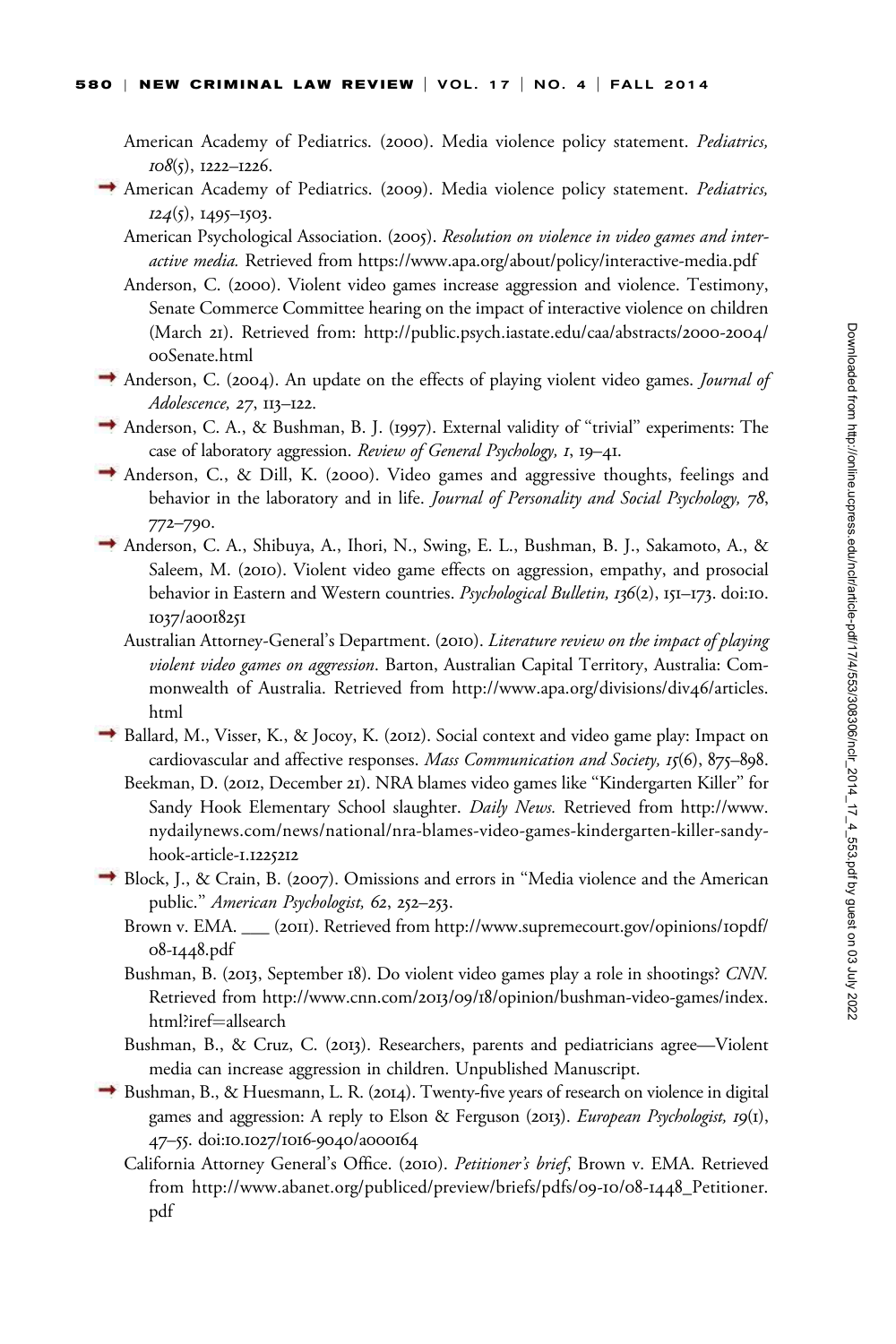- Carlson, M., Marcus-Newhall, A., & Miller, N. (1989). Evidence for a general construct of aggression. Personality and Social Psychology Bulletin, 15, 377-389.
	- CBS News. (2012, September 24). Amy Bishop, Ex-Univ. of Alabama professor who pleaded guilty to shooting six people, heads to court. CBS News. Retrieved from [http://www.cbsnews.com/news/amy-bishop-ex-univ-of-alabama-professor-who](http://www.cbsnews.com/news/amy-bishop-ex-univ-of-alabama-professor-who-pleaded-guilty-to-shooting-six-people-heads-to-court/)[pleaded-guilty-to-shooting-six-people-heads-to-court/](http://www.cbsnews.com/news/amy-bishop-ex-univ-of-alabama-professor-who-pleaded-guilty-to-shooting-six-people-heads-to-court/)
	- childstats.gov. (2013). America's children: Key national indicators of well-being, 2010. Retrieved from http://www.childstats.gov/.
	- CNN. (1997, November 25). Senator decries violent video games. CNN. Retrieved from [http://edition.cnn.com/ALLPOLITICS/](http://edition.cnn.com/ALLPOLITICS/1997/11/25/email/videos/)1997/11/25/email/videos/
	- CNN. (2012). Sandy Hook shooting: What happened? CNN. Retrieved from [http://www.](http://www.cnn.com/interactive/2012/12/us/sandy-hook-timeline/index.html) cnn.com/interactive/2012/12[/us/sandy-hook-timeline/index.html](http://www.cnn.com/interactive/2012/12/us/sandy-hook-timeline/index.html)
	- Common Sense Media. (2013). Media and violence: An analysis of current research. San Francisco, CA. Retrieved from<http://www.commonsensemedia.org/research>
	- Consortium of Scholars. (2013). Scholar's Open Statement to the APA Task Force on Violent Media. Retrieved from [http://www.christopherjferguson.com/APA](http://www.christopherjferguson.com/APA%20Task%20Force%20Comment1.pdf)%20[Task](http://www.christopherjferguson.com/APA%20Task%20Force%20Comment1.pdf)%20[Force](http://www.christopherjferguson.com/APA%20Task%20Force%20Comment1.pdf)% 20[Comment](http://www.christopherjferguson.com/APA%20Task%20Force%20Comment1.pdf)1.pdf
- Cooper, J., & Mackie, D. (1986). Video games and aggression in children. *Journal of Applied* Social Psychology, 16, 726–744.
	- Davila, J. (2011). The ''Facebook Depression'' controversy. Retrieved from [http://www.](http://www.psychology.sunysb.edu/jdavila-/webpage/facebook%20depression%20controversy.htm) [psychology.sunysb.edu/jdavila-/webpage/facebook](http://www.psychology.sunysb.edu/jdavila-/webpage/facebook%20depression%20controversy.htm)%20[depression](http://www.psychology.sunysb.edu/jdavila-/webpage/facebook%20depression%20controversy.htm)%20[controversy.](http://www.psychology.sunysb.edu/jdavila-/webpage/facebook%20depression%20controversy.htm) [htm](http://www.psychology.sunysb.edu/jdavila-/webpage/facebook%20depression%20controversy.htm)
	- Denniston, L. (2010a, October 26). Argument preview: Kids and video games. SCOTUSBlog. Retrieved from [http://www.SCOTUSblog.com/?p](http://www.SCOTUSblog.com/?p=107224)=[107224](http://www.SCOTUSblog.com/?p=107224)
	- Elson, M., Breuer, J., Van Looy, J., Kneer, J., & Quandt, T. (2013, September 9). Comparing apples and oranges? Evidence for pace of action as a confound in research on digital games and aggression. Psychology of Popular Media Culture. doi:10.1037/ ppm0000010
- $\rightarrow$  Elson, M., Mohseni, R., Breuer, J., Scharkow, M., & Quandt, T. (2014). Press CRTT to measure aggressive behavior: The unstandardized use of the competitive reaction time test in aggression research. Psychological Assessment, 26(2), 419-432. doi:10.1037/a0035569
	- ESA, VSDA and IRMA v. Blagojevich, Madigan and Devine. (2005). Case No. 05 C 4265. Retrieved from: [http://jenner.com/system/assets/assets/](http://jenner.com/system/assets/assets/5068/original/ESA_v_BLAGOJEVICH_decision.pdf?1320446200)5068/original/ESA\_v\_ [BLAGOJEVICH\\_decision.pdf?](http://jenner.com/system/assets/assets/5068/original/ESA_v_BLAGOJEVICH_decision.pdf?1320446200)1320446200
	- Federal Trade Commission (FTC). (2009). Marketing violent entertainment to children: A sixth follow-up review of industry practices in the motion picture, music recording  $\phi$  electronic game industries. Retrieved from [http://www.ftc.gov/os/](http://www.ftc.gov/os/2009/12/P994511violententertainment.pdf)2009/12/P994511violententertainment. [pdf](http://www.ftc.gov/os/2009/12/P994511violententertainment.pdf).
- Ferguson, C. J. (2009). Is psychological research really as good as medical research? Effect size comparisons between psychology and medicine. Review of General Psychology, 13(2), 130–136.
- $\rightarrow$  Ferguson, C. J. (2011). Video games and youth violence: A prospective analysis in adolescents. Journal of Youth and Adolescence, 40(4), 377-391.
- Ferguson, C. J. (2013). Violent video games and the Supreme Court: Lessons for the scientific community in the wake of Brown v. EMA. American Psychologist,  $68(2)$ , 57–74.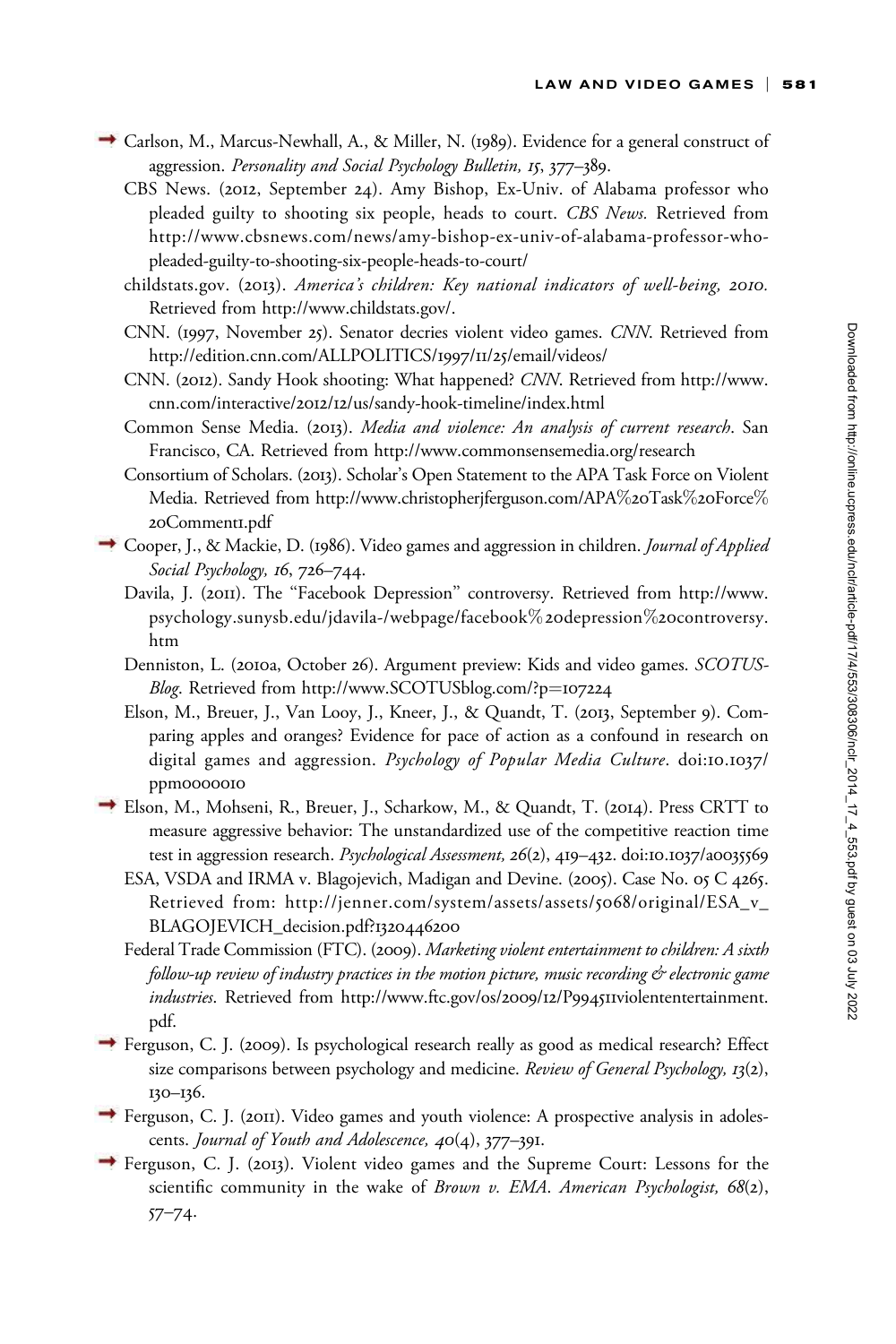- Ferguson, C. J., & Beaver, K. M. (2009). Natural born killers: The genetic origins of extreme violence. Aggression and Violent Behavior, 14(5), 286–294.
- Ferguson, C. J., Coulson, M., & Barnett, J. (2011). Psychological profiles of school shooters: Positive directions and one big wrong turn. Journal of Police Crisis Negotiations, 11(2), 141–158.
- Ferguson. C. J., & Kilburn, J. (2009). The public health risks of media violence: A metaanalytic review. *Journal of Pediatrics*,  $I54(5)$ ,  $759-763$ .
- Ferguson, C. J., & Olson, C. K. (2014). Video game violence use among ''vulnerable'' populations: The impact of violent games on delinquency and bullying among children with clinically elevated depression or attention deficit symptoms. Journal of Youth and Adolescence, 43(1), 127–136
- Ferguson, C. J., Rueda, S., Cruz, A., Ferguson, D., Fritz, S., & Smith, S. (2008). Violent video games and aggression: Causal relationship or byproduct of family violence and intrinsic violence motivation? Criminal Justice and Behavior, 35, 311-332.
- Ferguson, C. J., San Miguel, C., Garza, A., & Jerabeck, J. (2012). A longitudinal test of video game violence effects on dating violence, aggression and bullying: A 3-year longitudinal study of adolescents. Journal of Psychiatric Research, 46, 141-146.
- Ferguson, C. J., San Miguel, C., & Hartley, R. D. (2009). A multivariate analysis of youth violence and aggression: The influence of family, peers, depression and media violence. Journal of Pediatrics, 155(6), 904–908.
- Finkelhor, D., Turner, H., Ormrod, R., & Hamby, S. (2010). Trends in childhood violence and abuse exposure: Evidence from two national surveys. Archives of Pediatric and Adolescent Medicine, 164(3), 238–242.
- $\rightarrow$  Fox, J. A., & DeLateur, M. (2014). Mass shootings in America: Moving beyond Newtown. Homicide Studies, 18(1), 125-145. doi:10.1177/1088767913510297
- Freedman, J. (1984). Effect of television violence on aggressiveness. Psychological Bulletin, 96(2), 227–246. doi:10.1037/0033-2909.96.2.227
	- Freedman, J. L. (2002). Media violence and its effect on aggression. Toronto: University of Toronto Press.
	- Gentile, D., & Anderson, C. (2011, June 30). Do not read more into the Supreme Court's ruling on the California video game law. Retrieved from [http://www.newswise.com/](http://www.newswise.com/articles/don-t-read-more-into-the-supreme-court-s-ruling-on-the-california-video-game-law) [articles/don-t-read-more-into-the-supreme-court-s-ruling-on-the-california-video](http://www.newswise.com/articles/don-t-read-more-into-the-supreme-court-s-ruling-on-the-california-video-game-law)[game-law](http://www.newswise.com/articles/don-t-read-more-into-the-supreme-court-s-ruling-on-the-california-video-game-law)
	- Grossman, D. (1996). On killing: The psychological cost of learning to kill in war and society. Boston: Back Bay Books.
	- Grossman, D., & DeGaetano, G. (1999). Stop teaching our kids to kill: A call to action against TV, movie & video game violence. New York: Crown Publishers.
	- Gruel Brief. (2010). Retrieved from [http://www.abanet.org/publiced/preview/briefs/pdfs/](http://www.abanet.org/publiced/preview/briefs/pdfs/09-10/08-1448_PetitionerAmCuLelandYee-AAP-CAandCAPsychAssn.pdf) 09-10/08-1448[\\_PetitionerAmCuLelandYee-AAP-CAandCAPsychAssn.pdf](http://www.abanet.org/publiced/preview/briefs/pdfs/09-10/08-1448_PetitionerAmCuLelandYee-AAP-CAandCAPsychAssn.pdf)
	- Gun Violence Prevention Task Force. (2013). It's time to act: A comprehensive plan that reduces gun violence and respects the 2nd Amendment rights of law-abiding Americans. Retrieved from http://www.scribd.com/doc/124384563[/Gun-Violence-Prevention-Task-](http://www.scribd.com/doc/124384563/Gun-Violence-Prevention-Task-Force-Recommendations)[Force-Recommendations](http://www.scribd.com/doc/124384563/Gun-Violence-Prevention-Task-Force-Recommendations)
- Gunter, W. D., & Daly, K. (2012). Causal or spurious: Using propensity score matching to detangle the relationship between violent video games and violent behavior. Computers In Human Behavior, 28(4), 1348–1355. doi:10.1016/j.chb.2012.02.020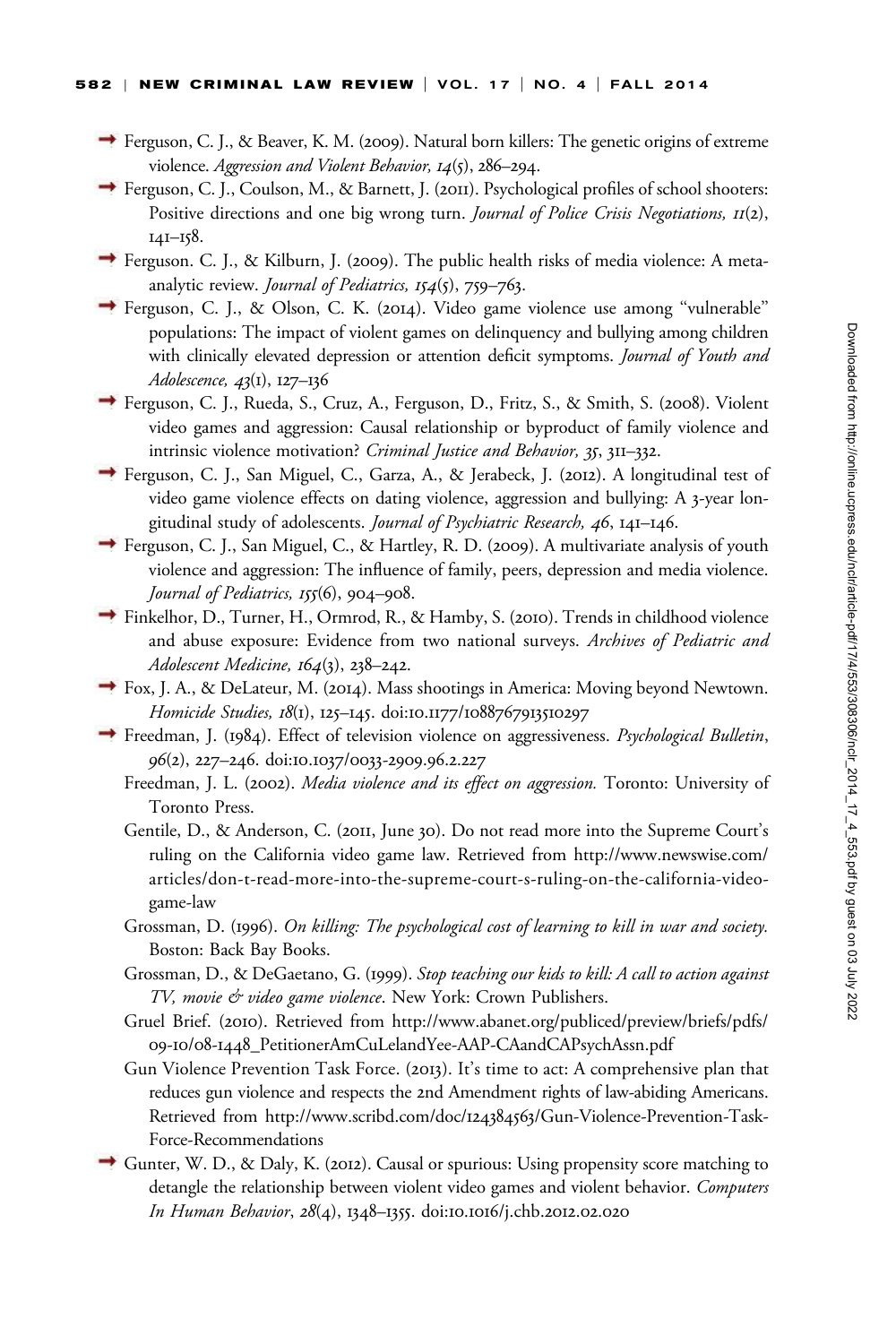- Hall, R., Day, T., & Hall, R. (2011a) A plea for caution: Violent video games, the supreme court, and the role of science. Mayo Clinic Proceedings,  $86(4)$ ,  $315-321$ .
- $\rightarrow$  Hall, R., Day, T., & Hall, R. (2011b) Reply to Murray et al., (2011) and Ferguson, (2011). Mayo Clinic Proceedings, 86(6), 821-823.
- $\rightarrow$  Hasan, Y., Bègue, L., Scharkow, M., & Bushman, B. J. (2013). The more you play, the more aggressive you become: A long-term experimental study of cumulative violent video game effects on hostile expectations and aggressive behavior. Journal of Experimental Social Psychology, 49(2), 224–227. doi:10.1016/j.jesp.2012.10.016
- $\rightarrow$  Hollingdale, J., & Greitemeyer, T. (2013). The changing face of aggression: The effect of personalized avatars in a violent video game on levels of aggressive behavior. *Journal of* Applied Social Psychology, 43(9), 1862–1868.
	- Hudak, S. (2003, September 16). Teen can stand trial in girl's murder. The Plain Dealer. Retrieved from [http://www.antidepressantsfacts.com/](http://www.antidepressantsfacts.com/2003-09-16-plain-dealer-teen-trial-in-murder-girl.htm)2003-09-16-plain-dealer-teen[trial-in-murder-girl.htm](http://www.antidepressantsfacts.com/2003-09-16-plain-dealer-teen-trial-in-murder-girl.htm)
	- Huffington Post. (2012, December 25). William Spengler, Killer of 2 New York firemen, had Bushmaster semiautomatic rifle. *Huffington Post*. Retrieved from [http://www.](http://www.huffingtonpost.com/2012/12/25/william-spengler-had-semiautomatic-rifle_n_2362646.html) huffingtonpost.com/2012/12/25[/william-spengler-had-semiautomatic-rifle\\_n\\_](http://www.huffingtonpost.com/2012/12/25/william-spengler-had-semiautomatic-rifle_n_2362646.html)2362646.html
	- Ivanka, V. (2013, April 9). Village massacre carried out by the "best neighbor." ABC News. Retrieved from [http://abcnews.go.com/International/village-massacre-carried-best](http://abcnews.go.com/International/village-massacre-carried-best-neighbor/story?id=18917938)[neighbor/story?id](http://abcnews.go.com/International/village-massacre-carried-best-neighbor/story?id=18917938)=[18917938](http://abcnews.go.com/International/village-massacre-carried-best-neighbor/story?id=18917938)
	- Kutner, L., & Olson, C. (2008). Grand theft childhood: The surprising truth about violent video games and what parents can do. New York: Simon & Schuster.
- $\rightarrow$  Lankford, A. (2013). A comparative analysis of suicide terrorists, and rampage, workplace and school shooters in the United States from 1990 to 2010. Homicide Studies, 17(3), 255– 274. doi:10.1177/1088767912462033
	- Lenhart, A., Kahne, J., Middaugh, E., MacGill, A., Evans, C., & Mitak, J. (2008). Teens, video games and civics: Teens gaming experiences are diverse and include significant social interaction and civic engagement. Retrieved from [http://www.pewinternet.org/](http://www.pewinternet.org/2008/09/16/teens-video-games-and-civics/)2008/09/ 16[/teens-video-games-and-civics/](http://www.pewinternet.org/2008/09/16/teens-video-games-and-civics/)
	- Leung, R. (2005, June 17). Can a video game lead to murder? CBS News. Retrieved from [http://www.cbsnews.com/news/can-a-video-game-lead-to-murder-](http://www.cbsnews.com/news/can-a-video-game-lead-to-murder-17-06-2005/)17-06-2005/
	- Lupica, M. (2013, March 17). Morbid find suggests murder-obsessed gunman Adam Lanza plotted Newtown, Conn.'s Sandy Hook massacre for years. Daily Caller. Retrieved from [http://www.nydailynews.com/news/national/lupica-lanza-plotted-massacre-years](http://www.nydailynews.com/news/national/lupica-lanza-plotted-massacre-years-article-1.1291408)[article-](http://www.nydailynews.com/news/national/lupica-lanza-plotted-massacre-years-article-1.1291408)1.1291408
	- Magid, L. (2011, March 30). Facebook depression: A nonexistent condition. Huffington Post. Retrieved from [http://www.huffingtonpost.com/larry-magid/facebook-depression](http://www.huffingtonpost.com/larry-magid/facebook-depression-nonexistent_b_842733.html)[nonexistent\\_b\\_](http://www.huffingtonpost.com/larry-magid/facebook-depression-nonexistent_b_842733.html)842733.html
- $\rightarrow$  Markey, P. M., & Markey, C. N. (2010). Vulnerability to violent video games: A review and integration of personality research. Review Of General Psychology, 14(2), 82-91. doi:10. 1037/a0019000
	- Millett Brief. (2010). Retrieved from http://sblog.s3[.amazonaws.com/wp-content/uploads/](http://sblog.s3.amazonaws.com/wp-content/uploads/2010/09/AmicusSS.08-1448.pdf) 2010/09[/AmicusSS.](http://sblog.s3.amazonaws.com/wp-content/uploads/2010/09/AmicusSS.08-1448.pdf)08-1448.pdf
- $\rightarrow$  Mitchell, G. (2012). Revisiting truth or triviality: The external validity of research in the psychological laboratory. Perspectives On Psychological Science, 7(2), 109-117. doi:10.1177/ 1745691611432343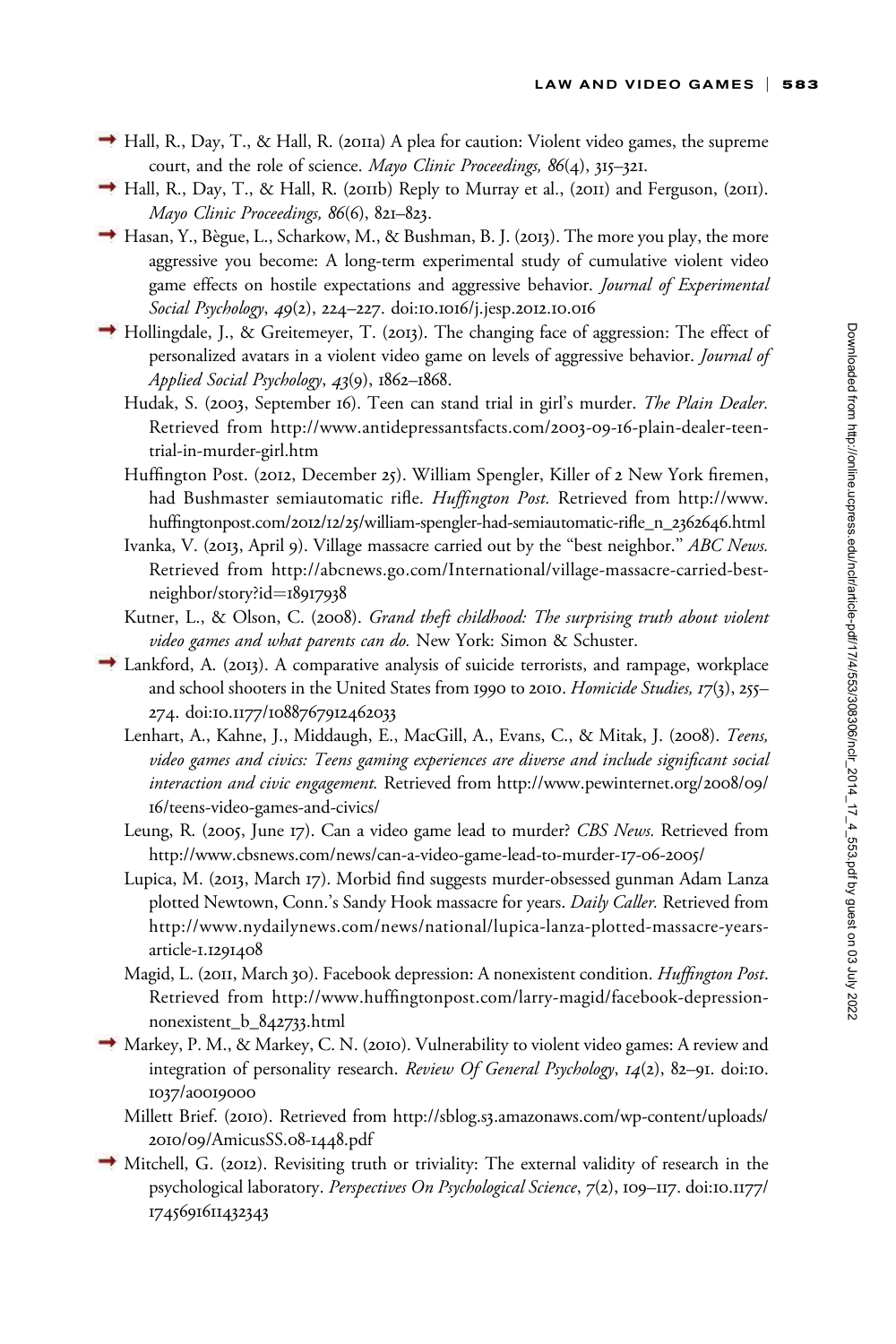- Murray, J. P. (1984). Results of an informal poll of knowledgeable persons concerning the impact of television violence. Newsletter of the American Psychological Association Division of Child, Youth, and Family Services, 7(1), 2.
- Ostrovsky, D. (2007, February 9). Fla. Bar Seeks Sanctions Against Morality Watchdog Jack Thompson. Law.com. Retrieved from [http://www.law.com/jsp/article.jsp?](http://www.law.com/jsp/article.jsp? id=900005553462&Fla_Bar_Seeks_Sanctions_Against_Morality_Watchdog_Jack_Thompson#ixzz2oEUY6LeV) [id](http://www.law.com/jsp/article.jsp? id=900005553462&Fla_Bar_Seeks_Sanctions_Against_Morality_Watchdog_Jack_Thompson#ixzz2oEUY6LeV)¼900005553462[&Fla\\_Bar\\_Seeks\\_Sanctions\\_Against\\_Morality\\_Watchdog\\_Jack\\_](http://www.law.com/jsp/article.jsp? id=900005553462&Fla_Bar_Seeks_Sanctions_Against_Morality_Watchdog_Jack_Thompson#ixzz2oEUY6LeV) [Thompson#ixzz](http://www.law.com/jsp/article.jsp? id=900005553462&Fla_Bar_Seeks_Sanctions_Against_Morality_Watchdog_Jack_Thompson#ixzz2oEUY6LeV)2oEUY6LeV
- $\rightarrow$  Oswald, C., Prorock, P., & Murphy, S. (2014). The perceived meaning of the video game experience: An exploratory study. Psychology of Popular Media Culture, 3(2), 110-126.
	- Pollard-Sacks, D., Bushman, B. J., & Anderson, C. A. (2011). Do violent video games harm children? Comparing the scientific amicus curiae "experts" in *Brown v. Entertainment* Merchants Association. Northwestern University Law Review: Colloquy, 106, 1–12.
- $\rightarrow$  Polman, H., de Castro, B., & van Aken, M. G. (2008). Experimental study of the differential effects of playing versus watching violent video games on children's aggressive behavior. Aggressive Behavior, 34(3), 256–264. doi:10.1002/ab.20245
	- Poniewozik, J. (2013, November 8). CBS's Benghazi apology: Sorry is the hardest, or at least slowest, word. Time. Retrieved from [http://entertainment.time.com/](http://entertainment.time.com/2013/11/08/cbss-benghazi-apology-sorry-is-the-hardest-or-at-least-slowest-word/)2013/11/08/cbss[benghazi-apology-sorry-is-the-hardest-or-at-least-slowest-word/](http://entertainment.time.com/2013/11/08/cbss-benghazi-apology-sorry-is-the-hardest-or-at-least-slowest-word/)
- Przybylski, A. K. (2014). Who believes electronic games cause real-world aggression? Cyberpsychology, Behavior and Social Networking, 17(4), 228–234.
- Przybylski, A. K., Deci, E., Rigby, C. S., & Ryan, R. M. (2014). Competence-impeding electronic games and players' aggressive feelings, thoughts, and behaviors. Journal of Personality and Social Psychology, 106(3), 441–457.
- Przybylski, A. K., Rigby, C. S., & Ryan, R. M. (2010). A motivational model of video game engagement. Review of General Psychology, 14(2), 154-166.
	- Reesman, B. (2010, September 20). 25 years after Tipper Gore's PMRC hearings, the opposing sides aren't so far apart. Vulture.com. Retrieved from [http://www.vulture.](http://www.vulture.com/2010/09/pmrc_25_anniversary.html) com/2010/09/pmrc\_25[\\_anniversary.html](http://www.vulture.com/2010/09/pmrc_25_anniversary.html)
- Ritter, D., & Eslea, M. (2005). Hot sauce, toy guns and graffiti: A critical account of current laboratory aggression paradigms. Aggressive Behavior, 31, 407-419.
	- Rushton, B. (2013, May 29). Backdooring it: Defence manoeuvres around setback. Illinois Times. Retrieved from http://www.illinoistimes.com/Springfield/article-11440-backdooring-it.html
- $\rightarrow$  Savage, J. (2004.) Does viewing violent media really cause criminal violence? A methodological review. Aggression and Violent Behavior, 10, 99-128.
- $\rightarrow$  Savage, J., & Yancey, C. (2008). The effects of media violence exposure on criminal aggression: A meta-analysis. Criminal Justice and Behavior, 35, 1123-1136.
	- Sherry, J. (2001). The effects of violent video games on aggression: A meta-analysis. Human Communication Research, 27, 409–431.
- $\rightarrow$  Shibuya, A., Sakamoto, A., Ihori, N., & Yukawa, S. (2008). The effects of the presence and contexts of video game violence on children: A longitudinal study in Japan. Simulation & Gaming, 39(4), 528–539. doi:10.1177/1046878107306670
	- Sickles, J. (2013, April 5). What evidence found in James Holmes' apartment says about him. Yahoo News.
- $\rightarrow$  Simmons, J. P., Nelson, L. D., & Simonsohn, U. (2011). False-positive psychology: Undisclosed flexibility in data collection and analysis allows presenting anything as significant. Psychological Science, 22(11), 1359–1366. doi:10.1177/0956797611417632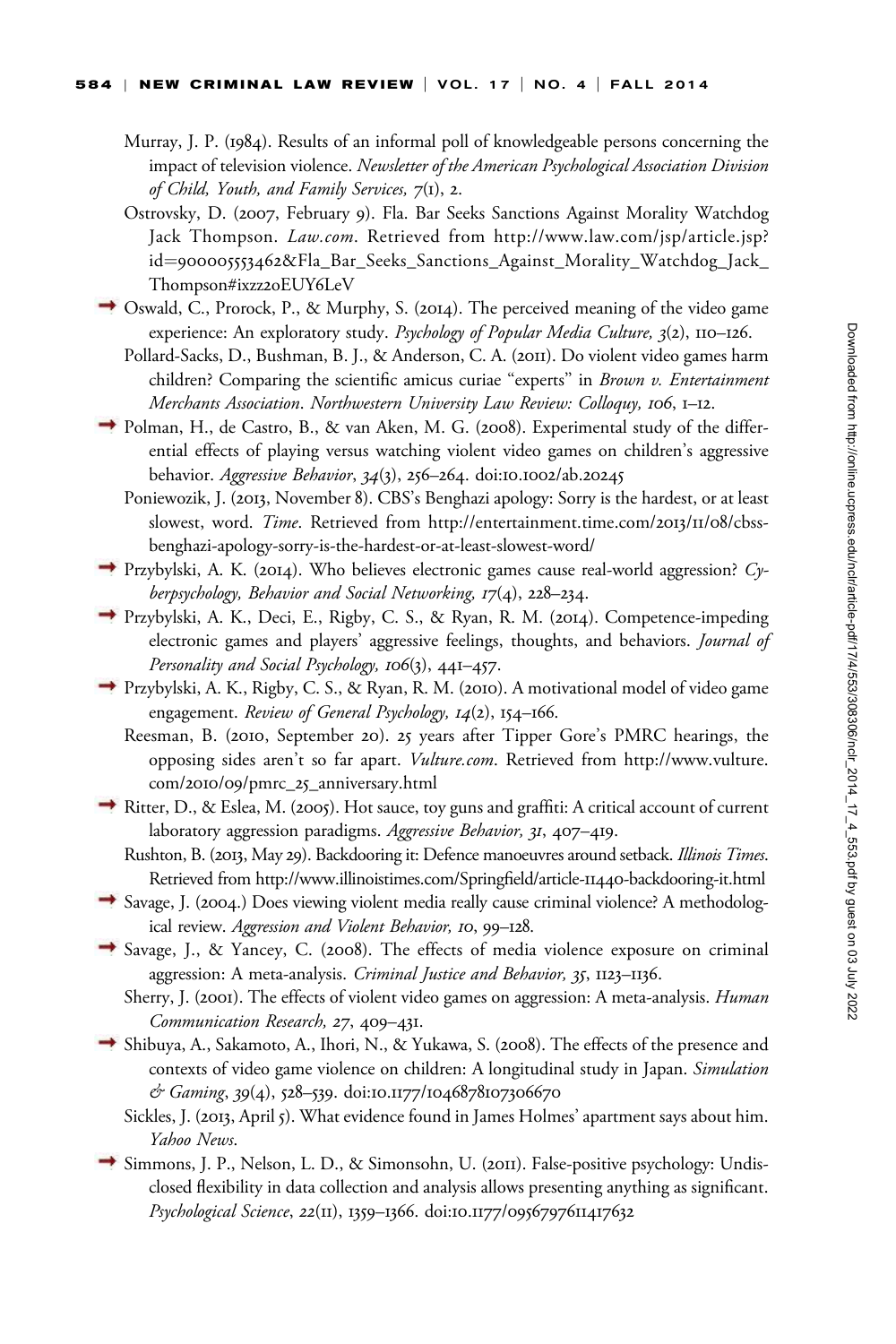- Subcommittee on Youth Violence. (2013). Youth Violence: What we need to know. Washington, DC: National Science Foundation. Retrieved from [http://www.law.berkeley.edu/](http://www.law.berkeley.edu/files/csls/NSF_(2013)_-_Youth_Violence_Report.pdf) files/csls/NSF\_(2013[\)\\_-\\_Youth\\_Violence\\_Report.pdf](http://www.law.berkeley.edu/files/csls/NSF_(2013)_-_Youth_Violence_Report.pdf)
- Sutter, J. (2012, April 20). Norway mass-shooting trial reopens debate on violent video games. CNN.com. Retrieved from [http://www.cnn.com/](http://www.cnn.com/2012/04/19/tech/gaming-gadgets/games-violence-norway-react/index.html?hpt=hp_c2)2012/04/19/tech/gaming[gadgets/games-violence-norway-react/index.html?hpt](http://www.cnn.com/2012/04/19/tech/gaming-gadgets/games-violence-norway-react/index.html?hpt=hp_c2)=[hp\\_c](http://www.cnn.com/2012/04/19/tech/gaming-gadgets/games-violence-norway-react/index.html?hpt=hp_c2)2
- State's Attorney for the Judicial District of Dansbury. (2013). Report of the State's Attorney for the Judicial District of Danbury on the Shootings at Sandy Hook Elementary School and 36 Yogananda Street, Newtown, Connecticut on December 14, 2012. Danbury, CT: Office of the State's Attorney Judicial District of Danbury.
- Swedish Media Council. (2011). Våldsamma datorspel och aggression—en översikt av forskningen 2000–2011 [Violent computer games and aggression—An overview of the research 2000– 2011]. Retrieved from: [http://www.statensmedierad.se/Publikationer/Produkter/](http://www.statensmedierad.se/Publikationer/Produkter/Valdsamma-datorspeloch-aggression/) [Valdsamma-datorspeloch-aggression/](http://www.statensmedierad.se/Publikationer/Produkter/Valdsamma-datorspeloch-aggression/)
- → Tear, M. J., & Nielsen, M. (2013). Failure to demonstrate that playing violent video games diminishes prosocial behavior. PLoS ONE, 8(7), e68382. doi:10.1371/journal.pone. 0068382
- → Tedeschi, J. T., & Quigley, B. M. (1996). Limitations of laboratory paradigms for studying aggression. Aggression and Violent Behavior, 1(2), 163-177. doi:10.1016/1359-1789(95)00014-3
	- Terkel, A. (2012, December 19). Video games targeted by Senate in wake of Sandy Hook shooting. Huffington Post. Retrieved from [http://www.huffingtonpost.com/](http://www.huffingtonpost.com/2012/12/19/video-games-sandy-hook_n_2330741.html?utm_hp_ref=technology&utm_hp_ref=technology)2012/12/19/ [video-games-sandy-hook\\_n\\_](http://www.huffingtonpost.com/2012/12/19/video-games-sandy-hook_n_2330741.html?utm_hp_ref=technology&utm_hp_ref=technology)2330741.html?utm\_hp\_ref=[technology&utm\\_hp\\_](http://www.huffingtonpost.com/2012/12/19/video-games-sandy-hook_n_2330741.html?utm_hp_ref=technology&utm_hp_ref=technology) [ref](http://www.huffingtonpost.com/2012/12/19/video-games-sandy-hook_n_2330741.html?utm_hp_ref=technology&utm_hp_ref=technology)=[technology](http://www.huffingtonpost.com/2012/12/19/video-games-sandy-hook_n_2330741.html?utm_hp_ref=technology&utm_hp_ref=technology)
- Thompson, K. M., & Haninger, K. (2001). Violence in E-rated video games. *JAMA: Journal* of the American Medical Association, 286(5), 591–598. doi:10.1001/jama.286.5.591
- $\rightarrow$  Tussing, A. A., & Greene, R. L. (1999). Differential effects of repetition on true and false recognition. Journal Of Memory And Language, 40(4), 520–533. doi:10.1006/jmla.1999. 2636
	- United States v. Stevens, 599 U.S. \_\_\_ (2010). Retrieved from [http://www.supremecourt.](http://www.supremecourt.gov/opinions/09pdf/08-769.pdf) [gov/opinions/](http://www.supremecourt.gov/opinions/09pdf/08-769.pdf)09pdf/08-769.pdf
	- Virginia Tech Review Panel. (2007). Report of the Virginia Tech Review Panel. Retrieved from http://www.schoolshooters.info/PL/Official\_Reports.html
	- van Looy, J., Quandt, T., Elson, M., Ivory, J. D., Mäyrä, F., & Consalvo, M. (2013). Maping the field of digital games research: Results of a large international survey. Paper presented at the 63rd Annual Conference of the International Communication Association, London, UK (June).
- von Salisch, M., Vogelgesang, J., Kristen, A., & Oppl, C. (2011). Preference for violent electronic games and aggressive behavior among children: The beginning of the downward spiral?. Media Psychology, 14(3), 233-258. doi:10.1080/15213269.2011.596468
	- Vossekuil, B., Fein, R., Reddy, M., Borum, R., & Modzeleski, W. (2002). The Final Report and Findings of the Safe School Initiative: Implications for the Prevention of School Attacks in the United States. Washington, DC: U.S. Department of Education, Office of Elementary and Secondary Education, Safe and Drug-Free Schools Program & U.S. Secret Service, National Threat Assessment Center. Retrieved from [http://www.secretservice.](http://www.secretservice.gov/ntac/ssi_final_report.pdf) [gov/ntac/ssi\\_final\\_report.pdf](http://www.secretservice.gov/ntac/ssi_final_report.pdf)